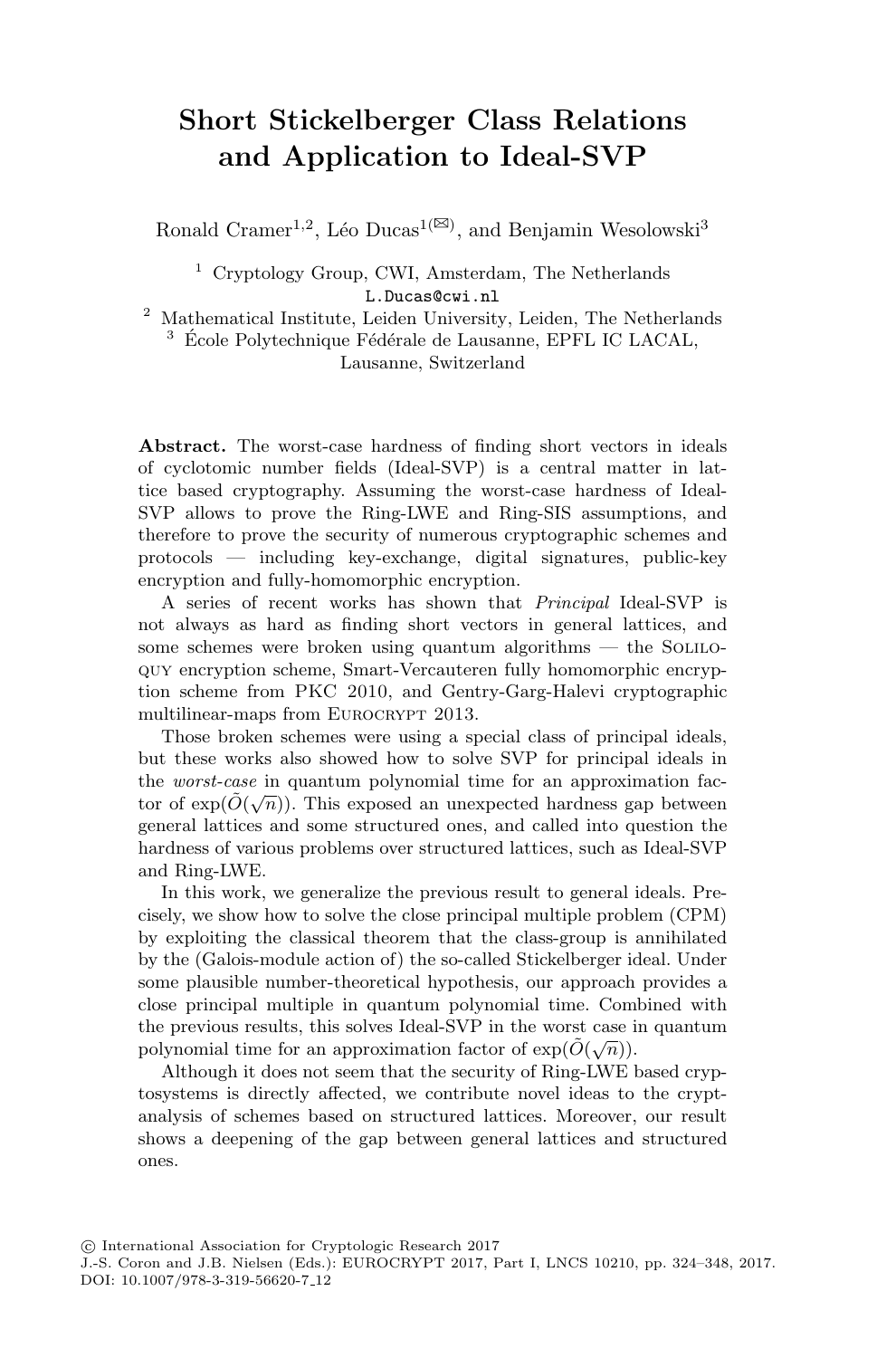### **1 Introduction**

The problem of finding the shortest vector of a Euclidean lattice (the shortest vector problem, or SVP) is a central hard problem in complexity theory. Approximated versions of this problem (approx-SVP) have become the theoretical foundation for many cryptographic constructions thanks to the average-case to worst-case reductions of Ajtai  $[A]$ it $99$  — a classical reduction from approx-SVP to the Short Integer Solution (SIS) problem — and Regev  $[Reg05]$  $[Reg05]$  — a quantum reduction from approx-SVP to Learning with Errors (LWE).

For efficiency reasons, it is tempting to rely on structured lattices, in particular lattices arising as ideals or modules over certain rings, the earliest example being the NTRUENCRYPT<sup>[1](#page-1-0)</sup> proposal from Hoffstein et al.  $[HPS98]$ . Later on, variations on these foundations were also considered.

Precisely, the Ring-SIS [\[Mic02](#page-23-1), LM06, [PR06](#page-23-3)] and Ring-LWE [\[SSTX09,](#page-24-0) [LPR10\]](#page-23-4) problems were introduced, and shown to reduce to worst-case instances of Ideal-SVP, a specialization of SVP to ideals viewed as lattices. Both problems Ring-SIS and Ring-LWE have shown very versatile problems for building efficient cryptographic schemes upon.

The typical choices of rings for Ring-SIS, Ring-LWE and Ideal-SVP are the ring of integers of a cyclotomic number field of conductor m, that is  $K = \mathbb{Q}(\omega_m)$ , of degree  $n = \varphi(m)$ , where  $\omega_m$  is a complex primitive m-th root of unity. This choice further ensures the hardness of the decisional version of Ring-LWE under the same worst-case Ideal-SVP hardness assumption [\[LPR10](#page-23-4)].

**Attack on Principal Ideals.** For some time, it seemed plausible that the *structured* versions of lattice problems should be just as hard to solve as the unstructured ones: only some (almost) linear-time advantages were known. This was challenged by a claim of Campbell et al. [\[CGS14\]](#page-22-1): a quantum polynomialtime attack against their schemes Soliloquy. The attack also applies to the fully-homomorphic encryption scheme of [\[SV10\]](#page-24-1) and the cryptographic multilinear maps candidates [\[GGH13](#page-22-2)[,LSS14](#page-23-5)], as they all share a common key generation procedure, describe below.

<span id="page-1-1"></span>For the secret key, choose an integral element  $g \in \mathcal{O}_K$  with small distortion, *i.e.* a  $q \in \mathcal{O}_K$  such that

$$
\frac{\max_{\sigma} |\sigma(g)|}{\min_{\sigma} |\sigma(g)|} \le \text{poly}(n) \tag{1}
$$

where  $\sigma$  ranges over the n complex embeddings  $K \mapsto \mathbb{C}$ . A corresponding public key consists of the ideal  $\mathfrak{I} = (g)$ , described by a "bad" Z-basis (e.g. a Z-basis in Hermite normal form).

The attack consists of two steps, sketched in [\[CGS14](#page-22-1)]. First, using a quantum computer, it should be possible to solve the Principal Ideal Problem (PIP): given  $\mathfrak{I} \subset \mathcal{O}_K$  find  $h \in \mathcal{O}_K$  such that  $\mathfrak{I} = (h)$ . Second, a (classical) close-vector

<span id="page-1-0"></span><sup>1</sup> Proposal which is not supported by a worst-case hardness argument, but a variant is [\[SS11\]](#page-24-2).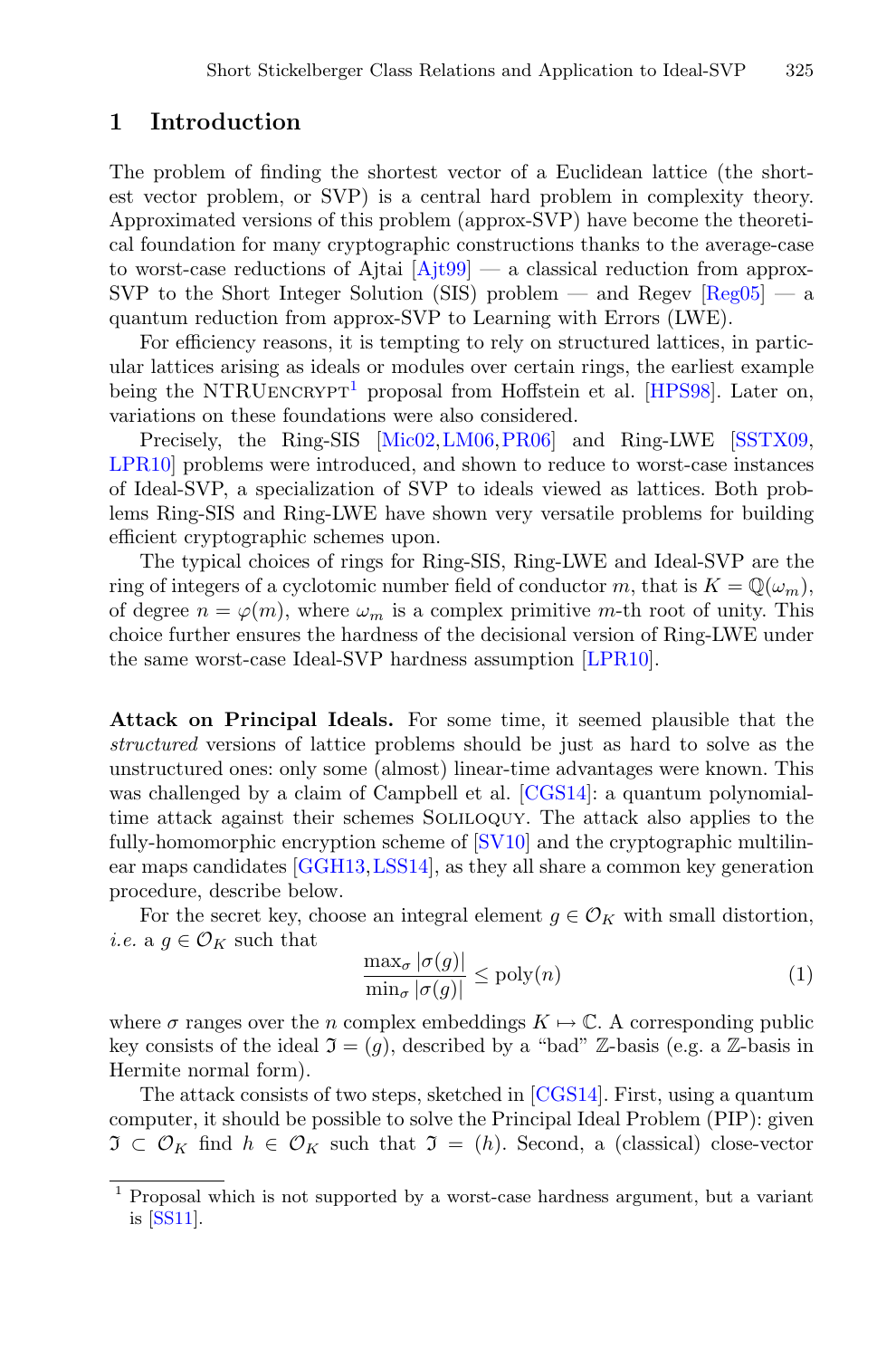algorithm in the log-unit lattice  $\text{Log } \mathcal{O}_K^{\times}$  should allow to recover the secret key<sup>[2](#page-2-0)</sup> g from h. Both steps are claimed to be polynomial time.

While the analysis of the quantum step was unclear<sup>[3](#page-2-1)</sup>, such a result seemed plausible considering the recent breakthrough on the Hidden Subgroup Problem over  $\mathbb{R}^n$  by Eisentrager et al. [\[EHKS14\]](#page-22-3) including efficient quantum unit-group computation. And indeed Biasse and Song [\[BS16](#page-22-4)] generalized [\[EHKS14\]](#page-22-3) to S-unit-group computation, allowing in particular to solve PIP [\[BS16,](#page-22-4) Theorem 1.3].

The claimed correctness of the short generator recovery step also raised questions: unless a particularly orthogonal basis of the log-unit lattice  $\text{Log } \mathcal{O}_K^{\times}$  is known, this step should take exponential time. It was already noticed [\[GGH13](#page-22-2), Full version, pp. 43] that the log-unit lattice could be efficiently decoded up to a radius of  $n^{-O(\log \log n)}$  thanks to the Gentry-Szydlo algorithm [\[GS02\]](#page-22-5), but this is far from sufficient. Yet, the claim that it can be done in polynomial time was quickly supported by convincing numerical experiments [\[Sch15\]](#page-23-6). And indeed, by analyzing the geometry of cyclotomic units, Cramer et al. [\[CDPR16](#page-22-6), Theorem 4.1] proved that the decoding-radius given by a basis of such units is in fact much better.

A second result of Cramer et al. [\[CDPR16](#page-22-6), Theorem 6.3] analyses how good of an approximation of the shortest vector is obtained in the worst-case, i.e. without condition [\(1\)](#page-1-1). Using a variation on the algorithm of [\[CGS14\]](#page-22-1), they prove that from any generator h of  $\mathfrak I$ , one can efficiently find a generator g of euclidean length  $(N3)^{1/n} \cdot \exp(\tilde{O}(\sqrt{n}))$ . Combined with [\[BS16](#page-22-4)], this solves in quantum polynomial time the Short Vector Problem over principal ideals in the worstcase for an approximation factor  $\gamma = \exp(\tilde{O}(\sqrt{n})).$ 

<span id="page-2-3"></span>**Claim 1 (**[\[BS16](#page-22-4), Theorem 1.3] **Combined with** [\[CDPR16,](#page-22-6) Theorem 6.3]**).** *There exists a quantum polynomial time algorithm* PRINCIPALIDEALSVP $(a)$ *, that given an ideal of*  $\mathcal{O}_K$  *for* K *a cyclotomic number field of prime power conductor, returns an generator*  $v \in \mathfrak{a}$  *of Euclidean norm*  $||v|| \leq (N\mathfrak{a})^{1/n} \cdot \exp(\tilde{O}(\sqrt{n}))$ *.* 

*In particular, v is a solution to Ideal-SVP for an approximation factor*  $\gamma$  =  $||v|| / \lambda_1(\mathfrak{a}) = \exp(\tilde{O}(\sqrt{n}))$  where  $\lambda_1(\mathfrak{a})$  denotes the length of the shortest vector *of* a*.*

It is also shown [\[CDPR16,](#page-22-6) Lemma 6.2] that this result is tight up to a  $\text{polylog}(n)$  factor in the exponent: the shortest generator is typically larger than the shortest element by a factor  $\exp(\tilde{O}(\sqrt{n}))$ .

<span id="page-2-2"></span>**Impact and Limitatioms of the Attack on Principal Ideals.** Whereas some cryptosystems were broken by this quantum attack, the current limitations of this approach to tackle more standard problems as Ring-LWE are three-fold.

(i) First, it is restricted to principal ideals, while Ring-SIS and Ring-LWE rely on worst-case hardness of SVP over general ideals.

<span id="page-2-0"></span><sup>2</sup> Up to a root of unity.

<span id="page-2-1"></span> $3$  And even challenged [\[BS16,](#page-22-4) Sect. [6\]](#page-16-0).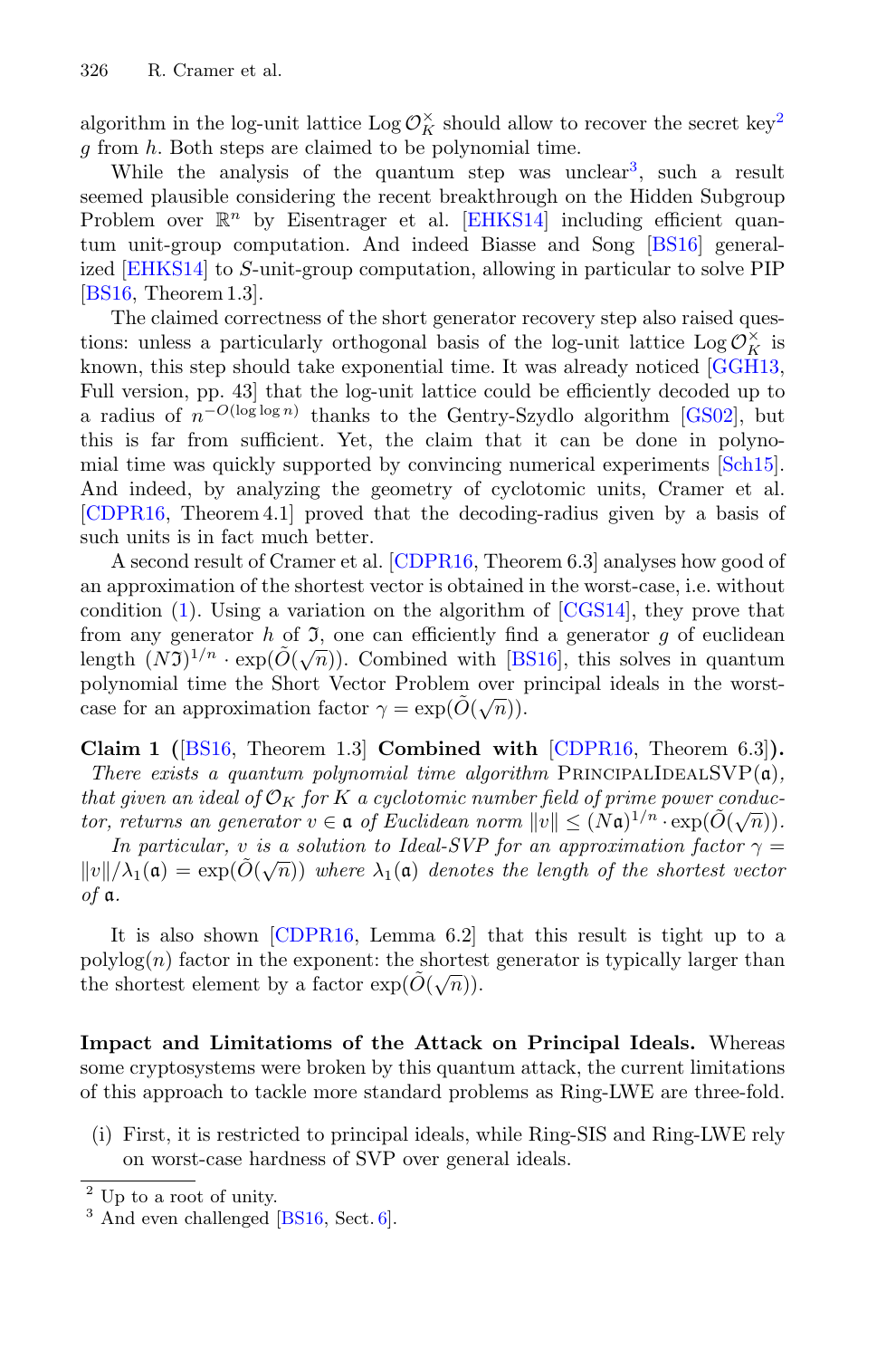

<span id="page-3-0"></span>Worst-case SVP on principal ideal lattices



In the general case, the best known algo-For principal ideals of cyclotomic field (of rithms (BKZ [Sch87] and Slide [GN08]) run prime-power conductor), the aforementioned in time  $\exp(\tilde{\Theta}(n^t))$  for an approximation fac-results give a quantum polynomial runtime (i.e.,  $t = 0$ ) for any  $a \geq 1/2$ . tor  $\exp(\tilde{\Theta}(n^a))$ , where  $t + a = 1$ .

**Fig. 1.** Best known (quantum) time–approximation factor tradeoffs to solve approx-SVP in arbitrary lattices (on the left) and in principal ideal lattices (on the right), in the worst case. The approximation factors of (ideal)-SVP used to build cryptography upon are typically between polynomial  $\text{poly}(n)$  and quasi-polynomial  $\exp(\text{polylog}(n))$ .

- (ii) Second, the approximation factor  $\gamma = \exp(\tilde{O}(\sqrt{n}))$  in the worst-case is asymptotically too large to affect any actual Ring-LWE based schemes even for advanced cryptosystems such as the state of the art fully homomorphic encryption schemes (see [\[BV11](#page-22-7), DM15]).
- (iii) Third, Ring-LWE is known to be at least as hard as Ideal-SVP but not known to be equivalent.

But it does show an asymptotic gap between the search of mildly short vectors in general lattices and in certain structured lattices (see Fig. [1\)](#page-3-0), and calls for a more thorough study of the hardness assumption over structured lattices. This work addresses the first of them.

#### **1.1 Contributions**

This work provides strong evidence that the general case of Ideal-SVP is not harder than the principal case for similar approximation factors. As a consequence, the approximation factors reachable in quantum polynomial time appear to be significantly smaller in arbitrary ideals of cyclotomic fields of primepower conductor than known for general lattices, dropping from  $\exp(\Theta(n))$  to  $\exp(\tilde{\Theta}(\sqrt{n})).$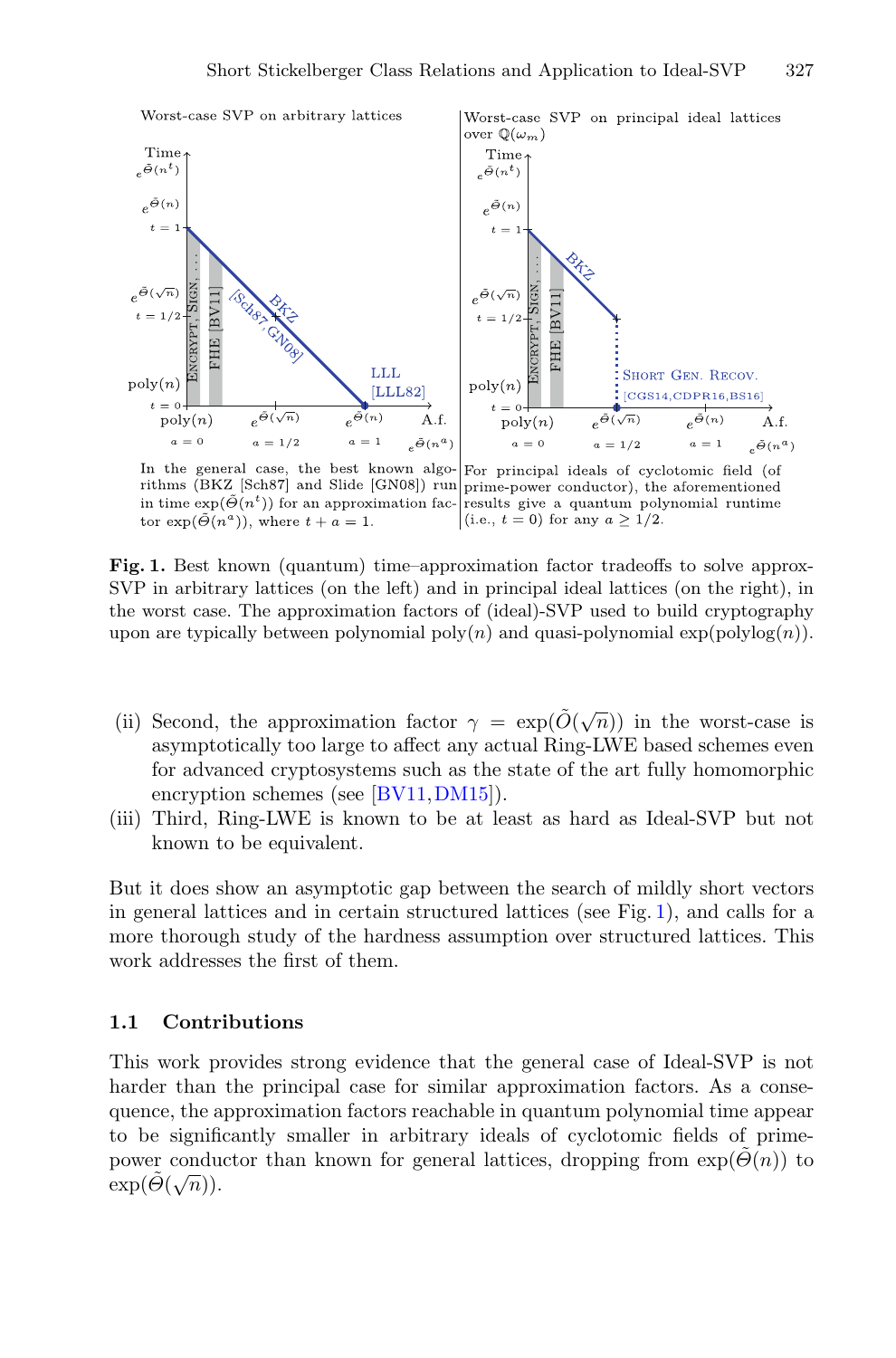**Main Result (Under GRH, Assumptions** [1](#page-9-0) **and** [2](#page-10-0)**).** *There exists a quantum polynomial time algorithm* IDEALSVP(a), that given an ideal of  $\mathcal{O}_K$  for K a *cyclotomic number field of prime power conductor, returns an element*  $v \in \mathfrak{a}$  *of*  $\text{Euclidean norm } ||v|| \leq (N\mathfrak{a})^{1/n} \cdot \exp(\tilde{O}(\sqrt{n})).$ 

*In other words, Ideal-SVP is solvable in quantum polynomial time in cyclotomic number fields for an approximation factor*  $\gamma = \exp(\tilde{O}(\sqrt{n}))$ .

The strategy consists in reducing the problem over general ideals to that over principal ideals, for cyclotomic fields of prime-power conductor  $m$ . We show that under some number-theoretic assumptions, it is possible to solve the *close principal multiple* (CPM) problem in quantum polynomial time for an a good enough approximation factor. More precisely, the CPM problem consists in finding a principal ideal  $\mathfrak{c} \subset \mathfrak{a}$  for an arbitrary ideal  $\mathfrak{a}$ , such that the algebraic norm of c is not much larger than the norm of  $\mathfrak a$ , say up to a factor  $\exp(O(n^{1+c}))$ . We will argue that one can reach  $c = 1/2$ , yet, any  $c < 1$  will provide a better time-approximation factor tradeoff than the generic algorithms LLL and BKZ.

Our main tool to solve CPM is the classical theorem that the class-group is annihilated by the Galois-module action of the so-called Stickelberger ideal: it provides explicit class relations between an ideal and its Galois conjugates. An important fact is that this Stickelberger ideal has many short elements and that these can be explicitly constructed (see for example [\[Sch10](#page-23-7)]). This leads to a quantum polynomial time algorithm to solve CPM for a factor  $\exp(O(n^{1+c}))$ , where the constant  $c$  depends on how many Galois orbits of prime ideals are used to generate the (minus part of the) class group. It remains to apply the short generator recovery to  $\mathfrak c$  to find a short vector of  $\mathfrak a$ , approximating the shortest vector by a factor  $\exp(\tilde{O}(n^{\max(1/2,c)})).$ 

We follow the notations of Fig. [1.](#page-3-0) If the exponent  $c$  can be made strictly smaller than 1, this gives a non-trivial result compared to generic lattice algo-rithms (see [\[Sch87,](#page-23-8) [GN08\]](#page-22-9)): we get  $t = 0$  for any  $a \ge \max(1/2, c)$ , and in particular  $a+t<1$ , against  $a+t=1$  for generic algorithms. If c can be made as small as 1/2, then the asymptotic tradeoffs for Ideal-SVP are as good as the tradeoffs for Principal-Ideal-SVP.

Concluding formally on which value of c can be achieved is not straightforward, as it relies on the structure of the class group  $\mathrm{Cl}_K$  as a  $\mathbb{Z}[G]$ -module (see Sect. [2.3\)](#page-9-1). Based on computations of the class group structure of Schoof [\[Sch98](#page-23-9)] and a heuristic argument, we strongly believe it is plausible that  $c = 1/2$  is reachable at least for a dense family of conductors  $m$ , if not all. This leads to the main result stated above.

#### **1.2 Impact, Open Questions and Recommendations**

To the best of our knowledge, this new result does not immediately lead to an attack on any proposed scheme, since most of them are based on Ring-LWE: obstacles [\(ii\)](#page-2-2) and [\(iii\)](#page-2-2) remain. Each of this obstacle leaves a crucial open cryptanalytic questions.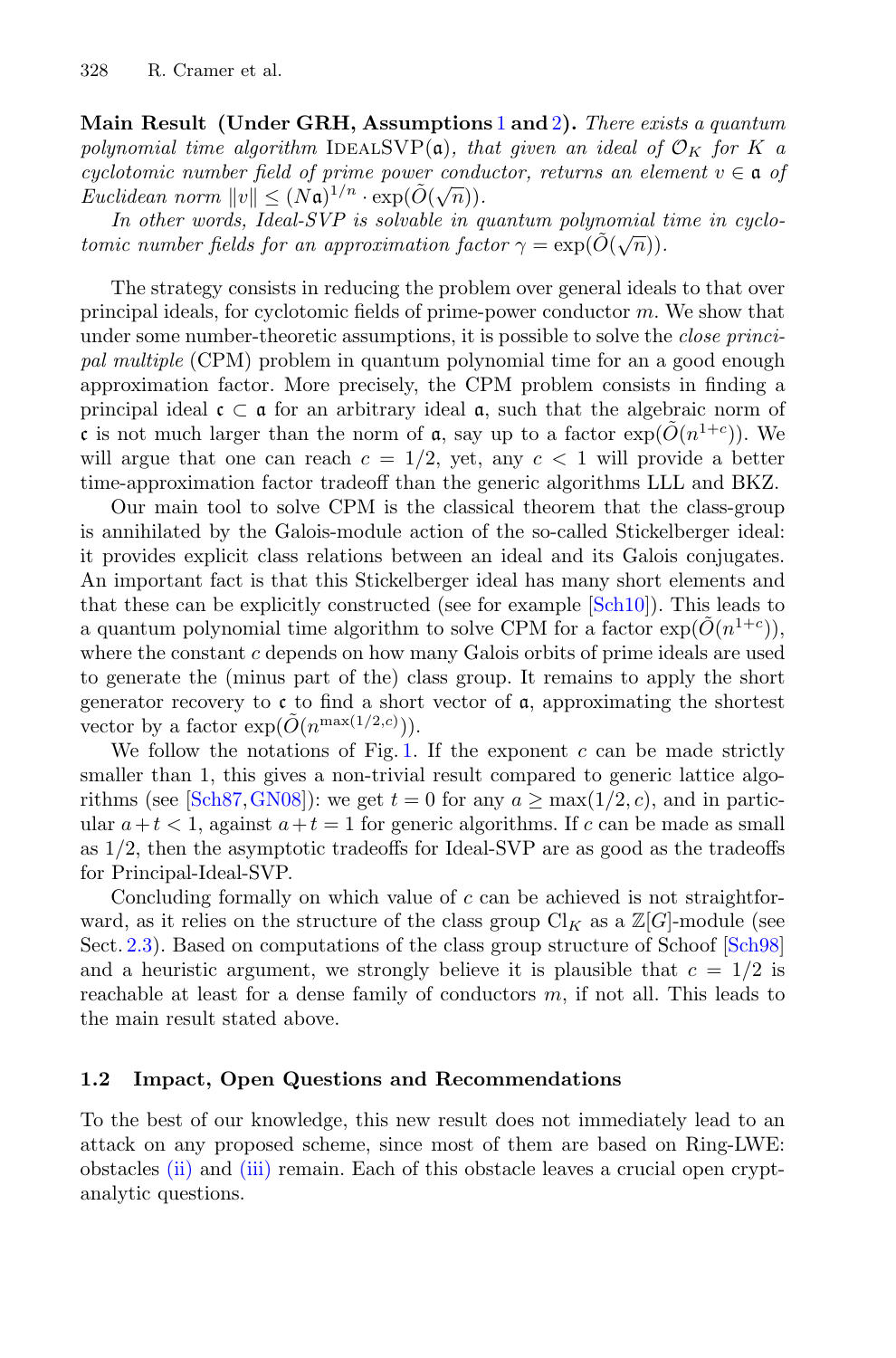- The first question is whether the  $\gamma = \exp(\tilde{O}(\sqrt{n}))$  approximation factors can be improved, potentially increasing the running time. One could for example consider many CPM solutions rather than just one, and hope that one of them leads to a much shorter vector.
- The second is whether an oracle for Ideal-SVP (an approx-SVP oracle for modules of rank 1) can be helpful to solve Ring-LWE, which can be summarized as an "unusually-Short Vector Problem" over a module of rank 3. Note that the natural approach of using LLL generalized to other rings as done by Napias [\[LLL82](#page-23-10)[,Nap96](#page-23-11)] fails since only the ring of integers of a few cyclotomic fields of small conductor are Euclidean [\[Len75\]](#page-23-12).

Despite those two serious obstacles to attack Ring-LWE based schemes by the algebraic approach developed in [\[CGS14](#page-22-1)[,BS16,](#page-22-4)[CDPR16\]](#page-22-6) and in this paper, it seems a reasonable precaution to start considering weaker structured lattice assumptions, such as Module-LWE [\[LS15](#page-23-13)] (i.e., an "unusually-Short Vector Problem" in a module of larger rank over a smaller ring), which provides an intermediate problem between ring-LWE and general LWE.

It is also possible to consider other rings, as done in [\[BCLvV16\]](#page-21-1). Yet, the latter proposal surprisingly relies on the seemingly stronger NTRU assumption ("unusually-Short Vector Problem" over modules of rank 2). In the current state of affairs [\[KF16](#page-23-14)], there seems to be an asymptotic hardness gap between NTRU and Ring-LWE, whatever the ring<sup>[4](#page-5-0)</sup>, and down to quite small polynomial approximation factors. Should the concrete security claims of [\[BCLvV16](#page-21-1)] not be directly affected, the same reasonable precaution principle should favor weaker assumptions, involving modules of a larger rank.

### **2 Overview**

#### **2.1 Notations and Reminders**

Throughout this paper, let m be a prime power,  $\omega_m \in \mathbb{C}$  be a complex primitive m-th root of unity, and  $K = \mathbb{Q}(\omega_m)$  be the cyclotomic number field of conductor m. It is a number field of degree  $n = \varphi(m) = \Theta(m)$ . Let G denote its Galois group over Q and  $\tau \in G$  denotes the complex conjugation. We recall that the discriminant  $\Delta_K$  of K asymptotically satisfies  $\log |\Delta_K| = O(n \log n)$ .

**Ideals as Lattices.** The field K is endowed with a canonical Hermitian vector space structure via its Minkowsky embedding. Concretely, its inner product is defined via the trace map  $\text{Tr} : K \to \mathbb{Q}$  by  $\langle a, b \rangle = \text{Tr}(a\tau(b))$ , and the associated Euclidean norm is denoted  $\|\cdot\|$ :  $a \mapsto \langle a, a \rangle = \text{Tr}(a\tau(a)).$ 

The ring of integers of K is denoted  $\mathcal{O}_K$  and in the cyclotomic case is simply given by  $\mathcal{O}_K = \mathbb{Z}[\omega_m]$ . Any ideal h of  $\mathcal{O}_K$  can be viewed as a Euclidean lattice via the above inner-product. The algebraic norm of an ideal  $\mathfrak h$  is written  $N\mathfrak h$ .

<span id="page-5-0"></span><sup>4</sup> This actually seems to hold even without any commutative ring structure, i.e., when comparing "matrix-NTRU" to regular LWE.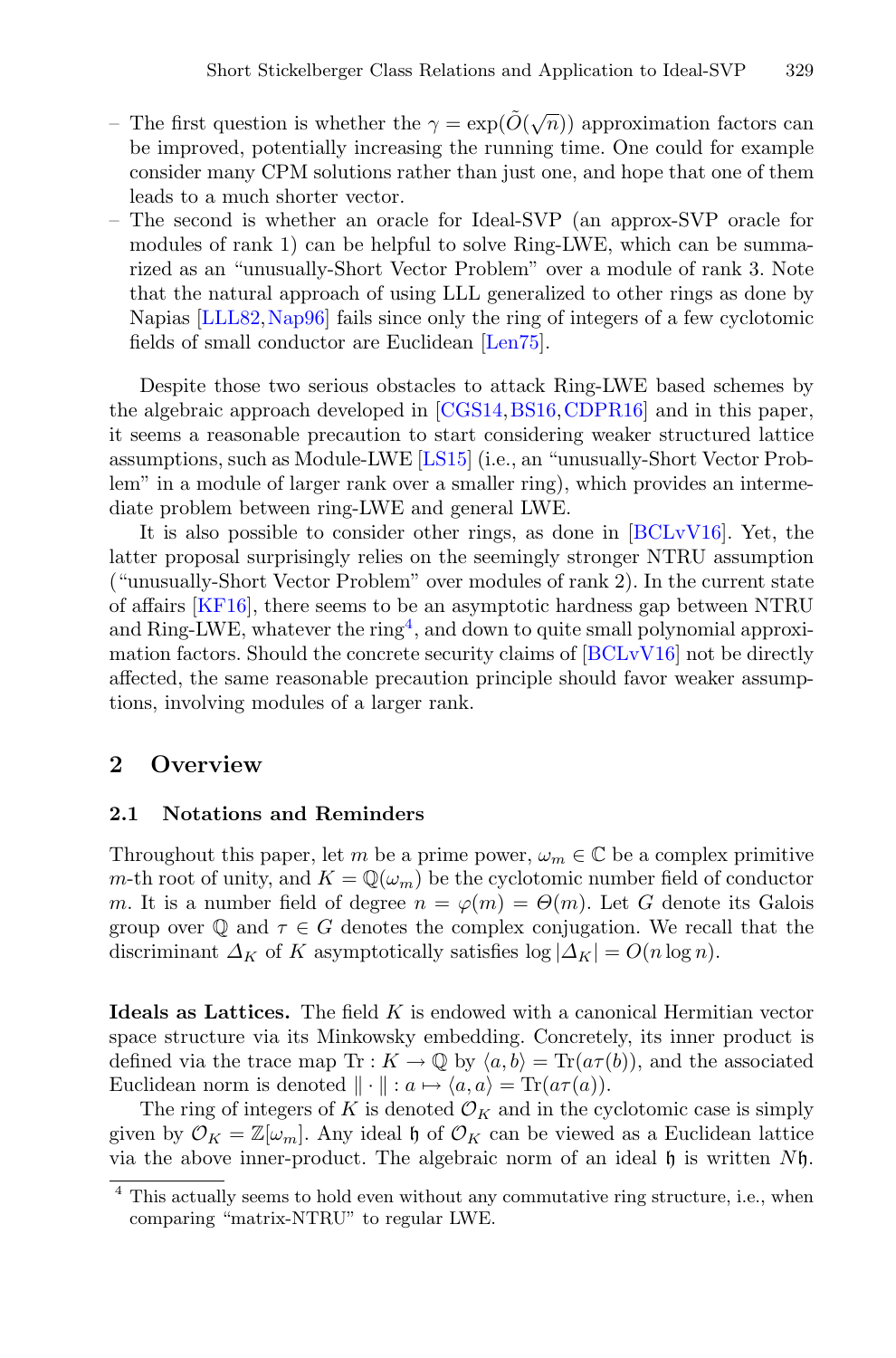The volume of h as a lattice relates to its algebraic norm by  $Vol(f) = \sqrt{|\Delta_K| N f}.$ The length  $\lambda_1(\mathfrak{h})$  of the shortest vector of  $\mathfrak{h}$  is determined by its algebraic norm up to a polynomial factor:

$$
\frac{1}{\mathrm{poly}(n)} N(\mathfrak{h})^{1/n} \leq \lambda_1(\mathfrak{h}) \leq \mathrm{poly}(n) N(\mathfrak{h})^{1/n}.
$$

The right inequality is an application of Minkowsky's second theorem, whereas the left one follows from the fact that the ideal  $v\mathcal{O}_K$  generated by the shortest vector v of h is a multiple (a sub-ideal) of h, and that  $Vol(v\mathcal{O}_K) \leq ||v||^n$ .

**Class Group.** The class group  $\mathrm{Cl}_K = \mathscr{I}_K/\mathscr{P}_K$  of K is the quotient of the (abelian) multiplicative group of fractional ideals  $\mathscr{I}_K$  by the subgroup of fractional principal ideals. We denote  $[\mathfrak{h}] \in \mathrm{Cl}_K$  the class of an ideal  $\mathfrak{h}$ . The trivial class  $[\mathcal{O}_K]$  is the class of principal ideals. Given two ideals h and f, we write h ~ f if they have the same class. The class group is written multiplicatively.

The class number  $h_K = |C|_K$  is the order of the class group. Loosely speaking, the class group measures the lack of principality of the ring  $\mathcal{O}_K$ . In particular, the class group is trivial  $(h_K = 1)$  if and only if  $\mathcal{O}_K$  is a principal ideal domain. This holds only for finitely many conductors  $m \geq 1$  and, more precisely, we know that  $\log h_K = \Theta(n \log m)$  [\[Was12,](#page-24-3) Theorem 4.20].

### **2.2 Overview**

It has been shown [\[CGS14,](#page-22-1)[BS16](#page-22-4),[CDPR16\]](#page-22-6) (under reasonable assumptions) that given an arbitrary principal ideal  $\mathfrak{a} \subset \mathcal{O}_K$ , one can recover in quantum polynomial time an element  $g \in \mathfrak{a}$  (in fact a generator of  $\mathfrak{a}$ , i.e. such that  $\mathfrak{a} = g\mathcal{O}_K$ ) such that  $||g|| \leq (N\mathfrak{a})^{1/n} \cdot \exp(\tilde{O}(n^{1/2}))$ . Our goal is to reduce the case of general ideals to the case of principal ideals.

**The Close Principal Multiple Problem (CPM).** To do so, a folklore approach is to search for a reasonably close multiple  $\mathfrak{c} = \mathfrak{a} \mathfrak{b}$  of  $\mathfrak{a}$  that is *principal*; in other words, one searches for a small integral ideal b such that  $\mathfrak{b} \sim \mathfrak{a}^{-1}$ . If such an ideal b with norm less than  $\exp(O(n^{1+c}))$  for some constant  $c > 0$  is found, this implies, by the aforementioned results, that one can find a generator  $q$  of  $\mathfrak c$ such that

$$
||g|| \leq (N\mathfrak{c})^{1/n} \cdot \exp\left(\widetilde{O}\left(n^{1/2}\right)\right)
$$
  
\$\leq (N\mathfrak{a})^{1/n} \cdot (N\mathfrak{b})^{1/n} \cdot \exp\left(\widetilde{O}\left(n^{1/2}\right)\right)\$  
\$\leq (N\mathfrak{a})^{1/n} \cdot \exp\left(\widetilde{O}\left(n^{\max(1/2,c)}\right)\right).

Because  $g \in \mathfrak{c} \subset \mathfrak{a}$ , one has found a short vector of  $\mathfrak{a}$ , larger than the shortest vector of **a** by a sub-exponential approximation factor  $\exp(\tilde{O}(n^{\max(1/2,c)}))$ . This is asymptotically as good as the principal case when  $c = 1/2$ , and better than LLL for any  $c < 1$ .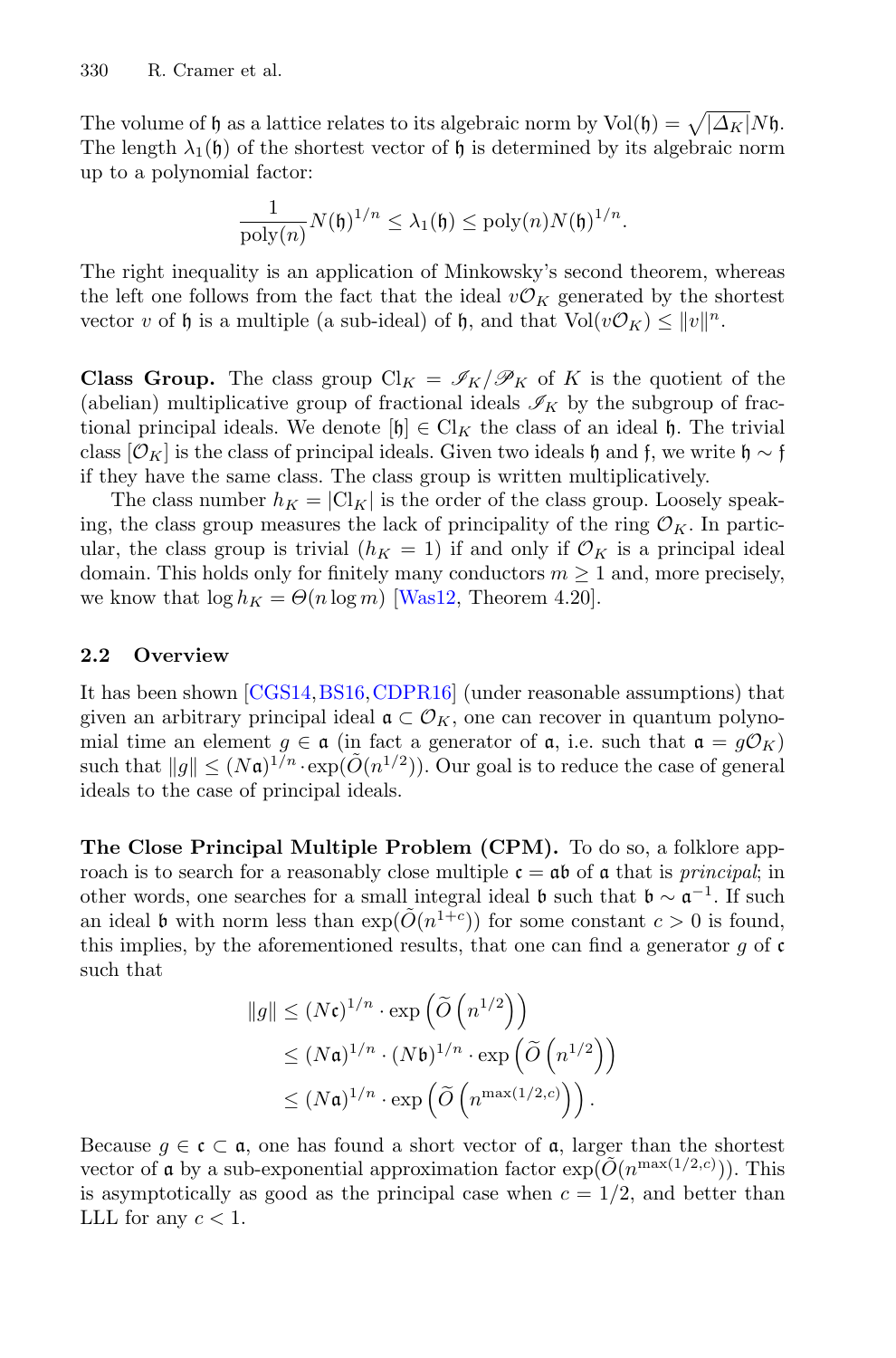**CPM as a Close Vector Problem.** Before searching for a solution to the CPM problem, let us discuss wether a  $\exp(\tilde{O}(n^{1+c}))$ -close principal multiple exists in general. A positive answer follows from the results of  $[JW15, Corrolary 6.5]$  $[JW15, Corrolary 6.5]$  $[JW15, Corrolary 6.5]$  $[JW15, Corrolary 6.5]$ <sup>5</sup> setting a prime factor basis  $\mathfrak{B} = \{ \mathfrak{p} \mid N\mathfrak{p} \leq n^{4+o(1)} \}$ , for any class  $C \in \mathrm{Cl}_K$ , there exists a non-negative small solution  $e \in \mathbb{Z}_{\geq 0}^{\mathfrak{B}}$  to the class equation  $[\prod_{n=0}^{\infty} p^{e_{\mathfrak{p}}}]=C$ , of  $\ell_1$ -norm  $||e||_1 \leq O(n^{1+o(1)})$ . This proves, assuming GHR, the existence of a solution  $\mathfrak{b} = \prod \mathfrak{p}^{e_{\mathfrak{p}}}$  to the CPM problem as small as  $\exp(\tilde{O}(n^{1+c}))$  for  $c = o(1)$ .

The previous argument is based on the analysis of the expander properties of certain Caley graphs on the class group. For our purpose, existence is not enough, as we wish to efficiently find a close principal multiple. We instead write the class group using lattices. If the factor basis  $\mathfrak{B}$  generates the whole class group, then one may rewrite  $Cl_K \simeq \mathbb{Z}^3/\Lambda$  where  $\Lambda$  is the lattice of class relations:  $\Lambda = \{e \in \mathbb{Z}^{\mathfrak{B}} | \prod_{k=1}^{\infty} \mathfrak{p}^{e_{\mathfrak{p}}} \}$ . Otherly said,  $\Lambda \subset \mathbb{Z}^{\mathfrak{B}}$  is the kernel of the surjection  $\mu : \mathbb{Z}^{\mathfrak{B}} \to \mathrm{Cl}_K$ . In fact, it will be enough to consider any full-rank sublattice  $\Gamma \subset \Lambda$  of class relations, i.e. any subgroup  $\Gamma \subset \Lambda$  of finite index.

The CPM problem can now be rephrased as a *close vector problem*: given a class  $C = [\mathfrak{a}]^{-1} \in \mathrm{Cl}_K$ , one first use the Biasse-Song quantum algorithm [\[BS16\]](#page-22-4) to compute a representative of that class  $\alpha \in \mathbb{Z}^{\mathfrak{B}}$  in base  $\mathfrak{B}$  (see Proposition [2\)](#page-11-0), that is an  $\alpha$  such that  $\mu(\alpha) = C$ . Then one reduces this representation, by searching for a lattice vector  $\beta \in \Gamma$  close to  $\alpha$ . Note that  $\mu(\alpha - \beta) = \mu(\alpha) = C$ . This provides a solution<sup>[6](#page-7-1)</sup>  $\mathfrak{b} = \prod \mathfrak{p}^{\alpha_{\mathfrak{p}}-\beta_{\mathfrak{p}}},$  of norm at most  $B^{\|\alpha-\beta\|_1}$ , where B is a bound such that  $N\mathfrak{p} \leq B$  for every  $\mathfrak{p} \in \mathfrak{B}$ . It is therefore sufficient to find an appropriate factor basis together with a good basis of the lattice of relations  $\Gamma$ to attack this problem. The condition over  $\Gamma$  to be of full-rank is necessary to have any guarantee on the length of the reduced representative  $\alpha - \beta$ .

**The Stickelberger Ideal: Class Relations for Free.** For this discussion, let us assume for now that the class group can be generated by a single ideal of small norm and its conjugates:  $\mathfrak{B} = {\mathfrak{p}^\sigma = \sigma(\mathfrak{p}) | \sigma \in G}$  and  $N\mathfrak{p} = \text{poly}(n)$ .

Stickelberger's theorem will provide *explicit class relations* between any ideal h and its conjugates. More precisely, consider the group ring  $\mathbb{Z}[G]$ , which naturally acts on  $\mathcal{O}_K$ -ideals as follows:

$$
\mathfrak{h}^s = \prod_{\sigma \in G} \mathfrak{h}^{s_{\sigma} \cdot \sigma} = \prod_{\sigma \in G} \sigma(\mathfrak{h})^{s_{\sigma}} \quad \text{where } s = \sum_{\sigma \in G} s_{\sigma} \cdot \sigma \in \mathbb{Z}[G].
$$

Stickelberger gave an explicit construction of a  $\mathbb{Z}[G]$ -ideal  $S \subset \mathbb{Z}[G]$  that *annihilates the class group*, i.e.  $\mathfrak{h}^s \sim \mathcal{O}_K$  (i.e.,  $\mathfrak{h}^s$  is principal) for any ideal  $\mathfrak{h} \subset \mathcal{O}_K$  and any element  $s \in S$ . Forgetting the multiplicative structure of  $\mathbb{Z}[G]$  directly gives a lattice of class relations  $\mu(S) \subset \mathbb{Z}^{\mathfrak{B}}$  by the canonical morphism of Z-modules  $\kappa : \mathbb{Z}[G] \to \mathbb{Z}^{\mathfrak{B}}$ , sending  $\sigma$  to the canonical vector  $\mathbf{1}_{\mathfrak{p}^{\sigma}}$ .

<span id="page-7-0"></span> $\frac{5}{6}$  The earlier result of [\[JMV09,](#page-22-10) Corrolary 1.3] is not sufficient as it does not keep track of the dependence on the degree of the number fields, left hidden in the constants.

<span id="page-7-1"></span> $6$  One notes that this solution is not integral as desired, yet getting rid of negative exponents will be easy, at least in the relative class group  $\text{Cl}_{K}^{-}$ .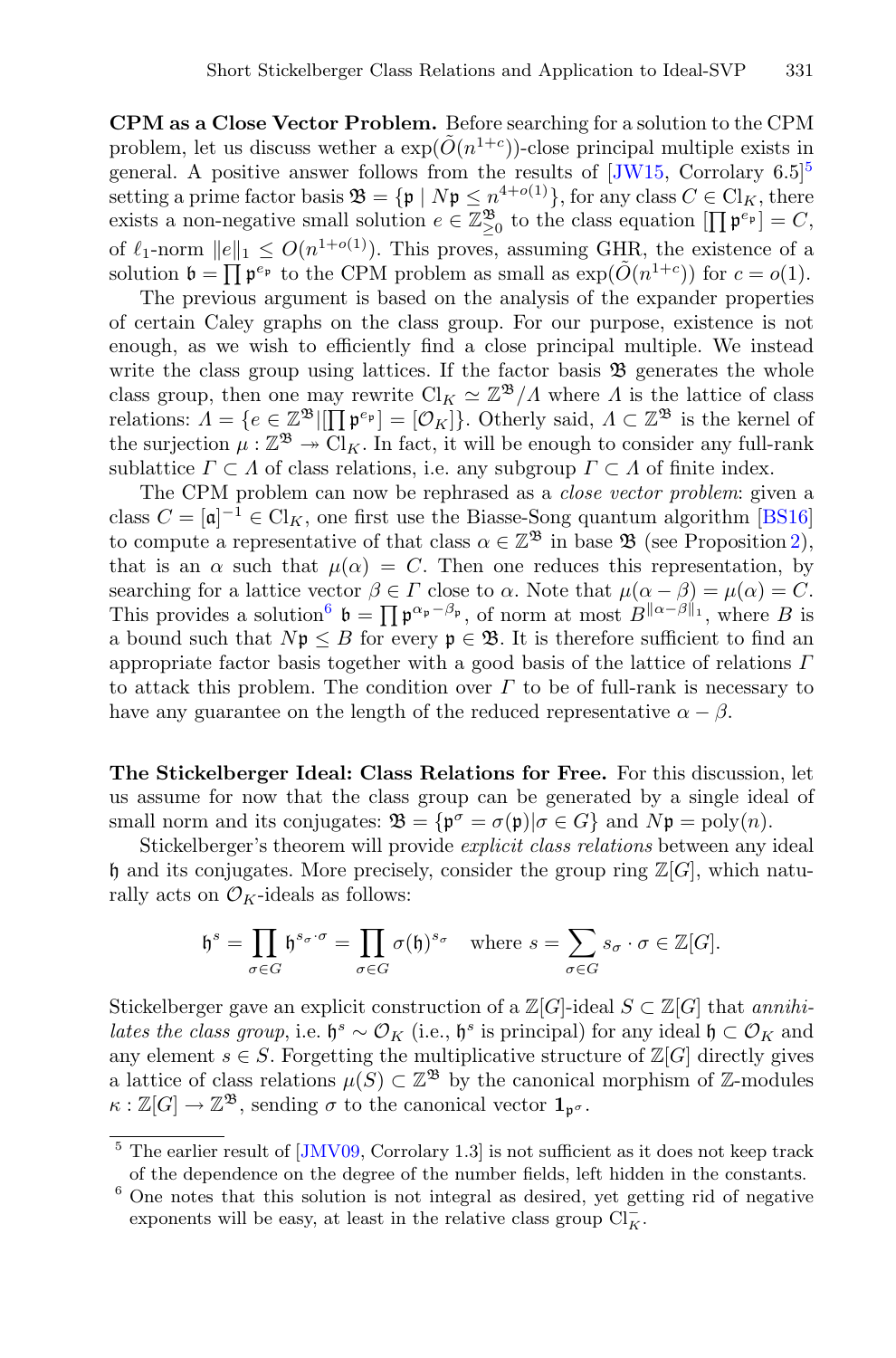A technical issue is that the Stickelberger ideal is not of full rank in  $\mathbb{Z}[G]$ as a  $\mathbb{Z}$ -module, so needs to be extended<sup>[7](#page-8-0)</sup> in order to serve as the lattice of relations  $\Gamma$ . This can be resolved by working only with the *minus* part  $\text{Cl}_{K}^-$  of the class group, i.e., the relative class group of  $K$  over the maximal real subfield  $K^+$ . More formally,  $Cl_K^-$  is the kernel of the morphism  $Cl_K \to Cl_{K^+}$  induced by the relative norm map  $N_{K/K^+}$ :  $\mathfrak{h} \mapsto \mathfrak{h} \mathfrak{h}^{\tau}$ . This subgroup  $\text{Cl}_{K}^- \subset \text{Cl}_K$  is annihilated by the *augmented* Stickelberger ideal  $S' = S + (1 + \tau) \mathbb{Z}[G]$ . For this discussion, let us just assume that  $Cl_{K^+}$  is trivial, so that the whole class group  $\text{Cl}_K = \text{Cl}_K^-$  is annihilated by the augmented Stickelberger ideal S'.

**The Geometry of the Stickelberger Ideal.** An important fact is that this ideal has many short elements and that these can be explicitly constructed this remark is certainly not new, at least for prime conductors [\[Sch10\]](#page-23-7). Under our simplifying assumption that  $\mathfrak{B} = {\mathfrak{p}^\sigma \mid \sigma \in G}$  generates  $\text{Cl}_K$ , and the additional assumption that the plus part of the class group  $\text{Cl}_{K^+}$  is trivial, this approach will allow to solve the close multiple problem within a norm bound

$$
\exp\left(\widetilde{O}\left(n^{3/2}\right)\right).
$$

**Sufficient Conditions.** In the result sketched above, we made two simplifying assumptions. We now sketch how those assumptions can be relaxed, and provide evidences for the relaxed assumptions. Those assumptions and their supporting evidences will be detailed in Sect. [2.3.](#page-9-1)

*Triviality of*  $Cl_{K^+}$ . One assumption was that the plus part  $Cl_{K^+}$  of the class group is trivial. In fact, we can rather easily handle a non-trivial plus-part as long as  $h_K^+ = |\text{Cl}_{K^+}| = \text{poly}(n)$ , using rapid-mixing properties of some Cayley graphs on  $Cl_{K^+}$ . And since  $h_K^+$  is the class number of a totally real number field, it is actually expected to be small. This assumption is already present in [\[CGS14](#page-22-1)[,CDPR16\]](#page-22-6), and is supported by numerical evidences ([\[Was12,](#page-24-3) p. 420, Table 4], computed by Schoof [\[Sch89](#page-23-16)]), and by arguments based on the Cohen-Lenstra heuristic [\[BPR04\]](#page-22-11).

*Knowledge of a*  $\mathbb{Z}[G]$ -*generator of*  $\text{Cl}_{K}^-$ . The other assumption was that we know of a factor basis of  $\text{Cl}_K^-$  of the form  $\mathfrak{B} = \{ \mathfrak{p}^\sigma = \sigma(\mathfrak{p}) \mid \sigma \in G \}$  for a single ideal p of small norm  $Np = poly(n)$ . Otherly said, we know of a small norm ideal  $\mathfrak{p} \subseteq \mathcal{O}_K$  such that  $[\mathfrak{p}]$  is a  $\mathbb{Z}[G]$ -generator of  $\text{Cl}_K^-$ .

This assumption can also be relaxed. We may allow a few primes and their conjugates in the factor basis. Assuming one knows a factor basis  $\mathfrak{B} = \{ \mathfrak{p}_i^{\sigma} \mid$  $\sigma \in G, i = 1, \ldots, d$  composed of d Galois orbits, (with  $N\mathfrak{p}_i \leq \text{poly}(n)$ ) that generates  $\text{Cl}_{K}^-$ , our approach leads to solving the close principal multiple problem within a norm bound

$$
\exp\left(\widetilde{O}\left(d \cdot n^{3/2}\right)\right).
$$

<span id="page-8-0"></span><sup>7</sup> If a lattice is not of full rank, no close-vector algorithm can guarantee any distance bound, as any fundamental domain is unbounded.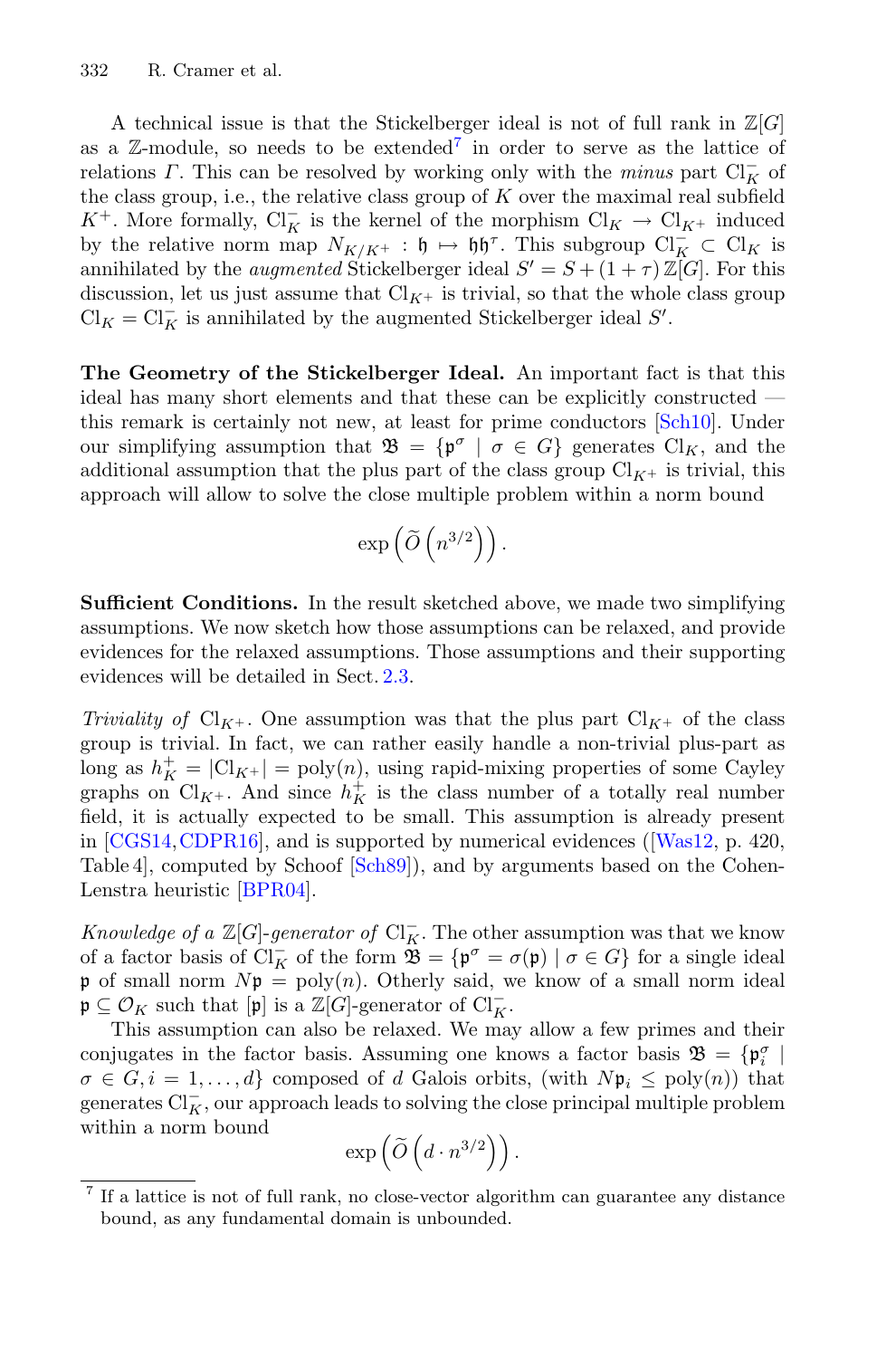This leads to solving approximate Ideal-SVP with a better approximation factor than pure lattice reduction for any class of conductors  $m \in \mathbb{Z}$  whenever one can build a factor basis of size  $d = \tilde{O}(n^a)$  for an  $a < 1/2$ .

Therefore, the crux of the matter is about how small of a factor basis B can be built<sup>[8](#page-9-2)</sup>. The structure of the class group  $\text{Cl}_{K}^-$  remains quite elusive, but it appears that it admits a very small minimum number of generators as a  $\mathbb{Z}[G]$ -module. Schoof [\[Sch98](#page-23-9)] computed that for all prime conductors  $m \leq 509$ ,  $\text{Cl}_{K}^{-}$ is  $\mathbb{Z}[G]$ -cyclic (i.e., it is generated by a single element as a  $\mathbb{Z}[G]$ -module). This property is sufficient to argue that one can efficiently find a small generating set and reach  $c = 1/2$ , under the heuristic that classes of small random ideals behave similarly to uniformly random classes. Even if the minimal number of generators is not always 1 but still small, say  $O(n^{\epsilon})$  for some  $\epsilon > 0$ , this heuristic allows to reach  $c = 1/2 + \epsilon$ .

### <span id="page-9-1"></span>**2.3 Assumptions**

Our main result is conditionned on two assumptions concerning the asymptotic structure of the class group, sketched above and stated below. Of course, if those statement were to not hold for all prime power conductors  $m$ , our result remains meaningful if both assumptions simultaneously hold for a common infinite class of conductors, such as  $\mathcal{M}_{\ell} = \{m = \ell^e \mid e \ge 0\}$  for a fixed prime  $\ell$ . We also note that the second assumption can be weakened from  $d = \text{polylog}(n)$  to  $d = n^{\epsilon}$  for any  $\epsilon < 1/2$  to reach a non trivial approximation factor  $\gamma = \exp(\tilde{O}(n^{1/2+\epsilon}))$ .

**The Real Class Number.** The first assumption concerns the size  $h<sub>K</sub><sup>+</sup>$  of the class group of the real subfield  $K^+$ , and is already used in [\[CGS14](#page-22-1), [CDPR16\]](#page-22-6). For any integer m, let  $h^+(m)$  be the class number of the maximal totally real subfield of the cyclotomic field of conductor m.

<span id="page-9-0"></span>**Assumption 1.** For prime powers m, it holds that  $h^+(m) \leq \text{poly}(n)$ .

The literature on  $h_K^+$  provides strong theoretical and computational evidence that it is indeed small enough. First, the Buhler, Pomerance, Robertson [\[BPR04\]](#page-22-11) formulate and argue in favor of the following conjecture, based on Cohen-Lenstra heuristics.

<span id="page-9-3"></span>**Conjecture 1 (Buhler, Pomerance, Robertson** [\[BPR04](#page-22-11)]**).** *For all but*  $finitely many pairs  $(\ell, e)$ , where  $\ell$  is a prime and  $e$  is a positive integer, we$ *have*  $h^+(\ell^{e+1}) = h^+(\ell^e)$ .

A stronger version for the case  $\ell = 2$  was formulated by Weber.

<span id="page-9-2"></span><sup>8</sup> Note that, as a computational problem, this task is *non-uniform*. That is, it must be ran once for each conductor  $m$  of interest, but does not need to be re-run for each CPM instance in  $\mathcal{O}_K$ . A proof of existence of such a factor basis would already have a consequence in a complexity theoretic perspective. We however heuristically argue in Sect. [2.3](#page-9-1) that a good basis can actually be found efficiently.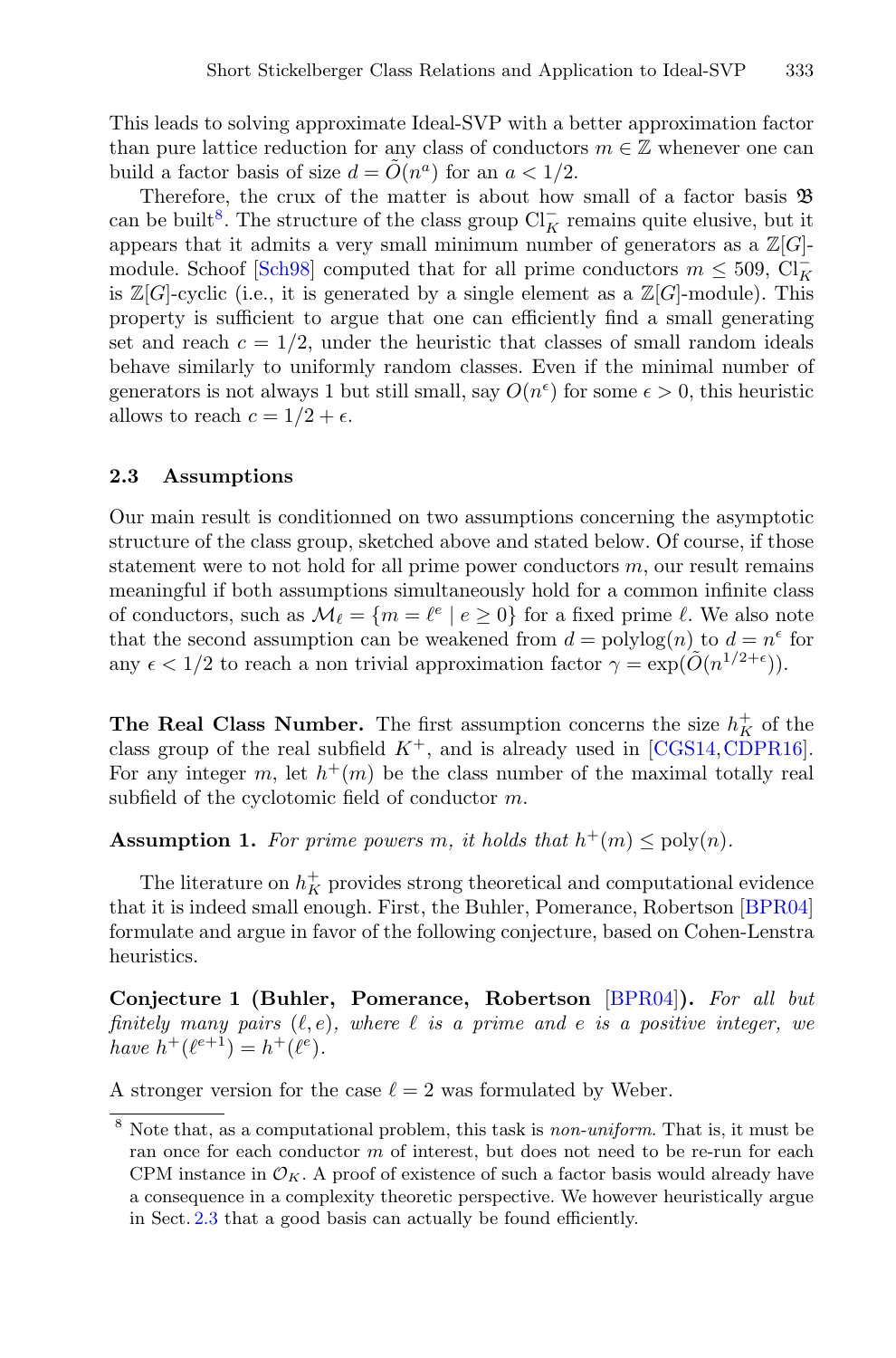### **Conjecture 2 (Weber's Class Number Problem).** For any  $e$ ,  $h^+(2^e)=1$ .

A direct consequence of Conjecture [1](#page-9-3) is that for fixed  $\ell$  and increasing  $e$ ,  $h^+(\ell^e)$  is  $O(1)$  $O(1)$  $O(1)$ , implying that Assumption 1 holds over the class  $\mathcal{M}_{\ell}$ .

But even for increasing primes  $\ell$ ,  $h^+(\ell)$  itself is also small: Schoof [\[Sch03](#page-23-17)] computed all the values of  $h^+(\ell)$  for  $\ell < 10,000$  (correct under heuristics of type Cohen-Lenstra, and Miller proved in [\[Mil15](#page-23-18)] its correctness under GRH at least for the primes  $\ell \leq 241$ ). According to this table, for 75.3% of the primes  $\ell < 10,000$  we have  $h^+(\ell) = 1$  (matching Schoof's prediction of 71.3% derived from the Cohen-Lenstra heuristics). All the non-trivial values remain very small, as  $h^+(\ell) \leq \ell$  for 99.75% of the primes.

**Constructing Small Factor Bases of**  $Cl_K^-$ **.** This assumption is arguably new, and can be read as a strengthened version of a Theorem of Bach [\[Bac90](#page-21-2), Theorem 4] and its generalizations from [\[JMV09](#page-22-10)] and [\[JW15,](#page-23-15) Corrolary 6.5].

<span id="page-10-0"></span>**Assumption 2.** *There are integers*  $d \leq \text{polylog}(n)$  *and*  $B \leq \text{poly}(n)$  *such that the following holds. Choose uniformly at random d prime ideals*  $\mathfrak{p}_1, \ldots, \mathfrak{p}_d$  *among the finitely many ideals* **p** *satisfying*  $Np \leq B$  *and*  $[p] \in Cl_K^-$ *. Then, the factor basis*  $\mathfrak{B} = {\mathfrak{p}_i^{\sigma} \mid \sigma \in G, i = 1 \dots d}$  *generates*  $\text{Cl}_K^-$  *with probability at least 1/2.* 

To argue for this assumption, we prove (Proposition [1\)](#page-10-1) that if  $\text{Cl}_{K}^-$  can be generated by r ideal classes, then  $r \cdot \text{polylog}(n)$  many uniformly random classes in  $\mathrm{Cl}_{K}^{-}$  will generate it.

<span id="page-10-1"></span>**Proposition 1.** *Let* K *be a cyclotomic field of conductor* m*, with Galois group*  $G$  and relative class group  $\text{Cl}_{K}^{-}$ . Let  $r$  be the minimal number of  $\mathbb{Z}[G]$ -generators *of*  $Cl_K^-$ *. Let*  $\alpha \geq 1$  *be a parameter, and s be any integer such that* 

$$
s \ge r(\log_2 \log_2 (h_K^-) + \alpha)
$$

(note that  $\log_2 \log_2(h_K^-) \sim \log_2(n)$ ). Let  $g_1, \ldots, g_s$  be *s* independent uniform *elements of*  $Cl_K^-$ . The probability that  $\{g_1, \ldots, g_s\}$  generates  $Cl_K^-$  *as a*  $\mathbb{Z}[G]$ *module is at least*  $\exp(-\frac{3}{2^{\alpha}}) = 1 - O(2^{-\alpha}).$ 

The proof is deferred to Appendix [A.](#page-18-0)

To justify Assumption [2,](#page-10-0) we first argue that  $r$  is admittedly as small as polylog(n). For the case  $m = 2^e$ , this can be argued by just looking at the value of  $h^-(2^e)$  computed up to  $e = 9$  in [\[Was12](#page-24-3), Table 3]. These values are square-free, so Cl<sub>K</sub> is Z-cyclic and therefore Z[G]-cyclic; in other words,  $r = 1$ . The case of prime conductors was also studied by Schoof [\[Sch98\]](#page-23-9): he proved that  $\text{Cl}_K^-$  is  $\mathbb{Z}[G]$ -cyclic for every prime conductor  $m \leq 509$ ; again,  $r = 1$ .

While it is unclear that this cyclicity should be the typical behavior asymptotically, it seems reasonable to assume that r remains as small as  $\text{polylog}(n)$ , at least for a dense class of prime power conductors.

Once it is admitted that  $r \leq \text{polylog}(n)$ , Assumption [2](#page-10-0) simply assumes that Proposition [1](#page-10-1) remains true when imposing that the random classes  $g_1 \dots g_s$  are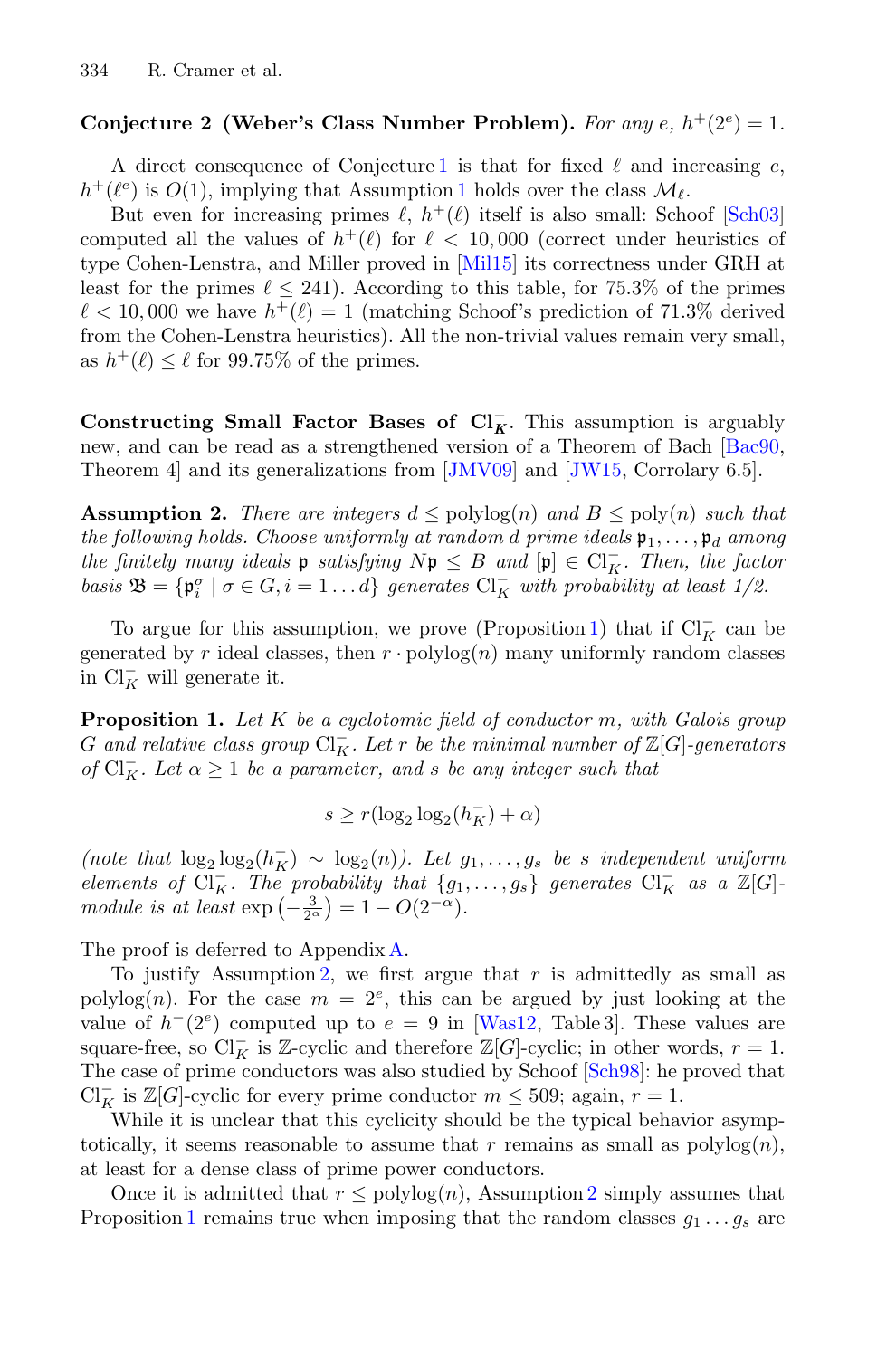chosen as the classes of random ideals of small norm, i.e.  $g_i = [\mathfrak{p}_i]$  where  $N\mathfrak{p}_i \leq$  $poly(n)$ . This restriction on the norms seems reasonable considering that it has been proven that prime ideals of norm  $\text{poly}(n)$  are sufficient to generate  $\text{Cl}_K^-$ , assuming GRH and Assumption [1](#page-9-0) (see [\[JW15](#page-23-15), Corrolary 6.5]).

## **3 Quantum Algorithms for Class Groups**

Searching for a principal multiple of the ideal  $\mathfrak{a}$  in  $\mathcal{O}_K$  will require to perform computations in the class group in an efficient way. Classically, problems related to class group computations remain difficult, and the best known classical algorithms run in sub-exponential time (for example, see  $[BF14, BEF+17]$  $[BF14, BEF+17]$  $[BF14, BEF+17]$  $[BF14, BEF+17]$ ). Yet, building on the recent advances on quantum algorithms for the Hidden Subgroup Problem in large dimensions [\[EHKS14](#page-22-3)], Biasse and Song [\[BS16](#page-22-4)] introduced a quantum algorithm to perform S-unit group computations. It implies class group computations, and solution to the principal ideal problem (PIP) in quantum polynomial time.

The Biasse-Song [\[BS16](#page-22-4)] algorithm for S-unit group computation also allows to solve the class group discrete logarithm problem: given a basis B of ideals generating a subgroup of the class group  $\mathrm{Cl}_K$  containing the class of a, express the class of  $\alpha$  as a product of ideals in  $\mathfrak{B}$ . Below, we give a formal statement and in the Appendix  $\overline{B}$ , we provide a proof for completeness.<sup>[9](#page-11-1)</sup>

<span id="page-11-0"></span>**Proposition 2 (**[\[BS16](#page-22-4)]**).** *Let* B *be a set of prime ideals generating a subgroup*  $H$  *of*  $Cl_K$ *. There exists a quantum algorithm* ClDL<sub>B</sub> *which, when given as input any ideal*  $\mathfrak{a}$  *in*  $\mathcal{O}_K$  *such that*  $[\mathfrak{a}] \in H$ *, outputs a vector*  $\mathbf{y} \in \mathbb{Z}^{\mathfrak{B}}$  *such that*  $\prod \mathfrak{p}^{y_{\mathfrak{p}}} \sim \mathfrak{a}$ *, and runs in polynomial time in*  $n = \deg(K)$ *,* max $_{\mathfrak{p} \in \mathfrak{B}} \log(N\mathfrak{p})$ *,*  $log(N\mathfrak{a})$ *, and*  $|\mathfrak{B}|$ *.* 

# <span id="page-11-2"></span>**4 Close Multiple in the Relative Class Group**

Let  $K^+ = \mathbb{Q}(\omega_m + \omega_m^{-1})$  denote the maximal real subfield of K, and  $\text{Cl}_{K^+}$  the class group of  $K^+$ . The relative norm map  $N_{K/K^+}$ : Cl<sub>K</sub>  $\rightarrow$  Cl<sub>K</sub>+ on ideal classes (which sends the class of  $\alpha$  to the class of  $\alpha\alpha^{\tau}$ , where  $\tau$  is the complex conjugation) is a surjection, and its kernel is the relative class group  $Cl_K^-$ . In particular, it induces the isomorphism  $\text{Cl}_{K^+} \cong \text{Cl}_K/\text{Cl}_K^-$ .

The core of the method to find a close principal multiple of an ideal a works within the relative class group  $\text{Cl}_K^- \subset \text{Cl}_K$ . Therefore, as a first step, we need to "send" the ideal  $\mathfrak{a} \in \mathrm{Cl}_K$  into this subgroup. More precisely, we want an integral ideal b of small norm such that  $\mathfrak{ab} \in \mathrm{Cl}_K^-$ ; the rest of the method then works with **ab**. Let  $h_K = |\mathcal{C}|_K$  be the class number of K, and  $h_K^- = |\mathcal{C}|_K^-|$  its relative class number. The difficulty of this step is directly related to the index of  $\text{Cl}_{K}^$ inside Cl<sub>K</sub>, which is the real class number  $h_K^+ = |\text{Cl}_{K^+}|$  of  $K^+$ , and is expected to be very small.

<span id="page-11-1"></span><sup>&</sup>lt;sup>9</sup> In fact, Proposition [2](#page-11-0) is a corollary of [\[BS16,](#page-22-4) Theorem 1.1]. Even though it is not stated explicitly in that paper, it must be attributed to that paper nevertheless. Indeed, the implication is straightforward and its authors have already sketched it in public talks. Our purpose here is merely to include technical details for completeness.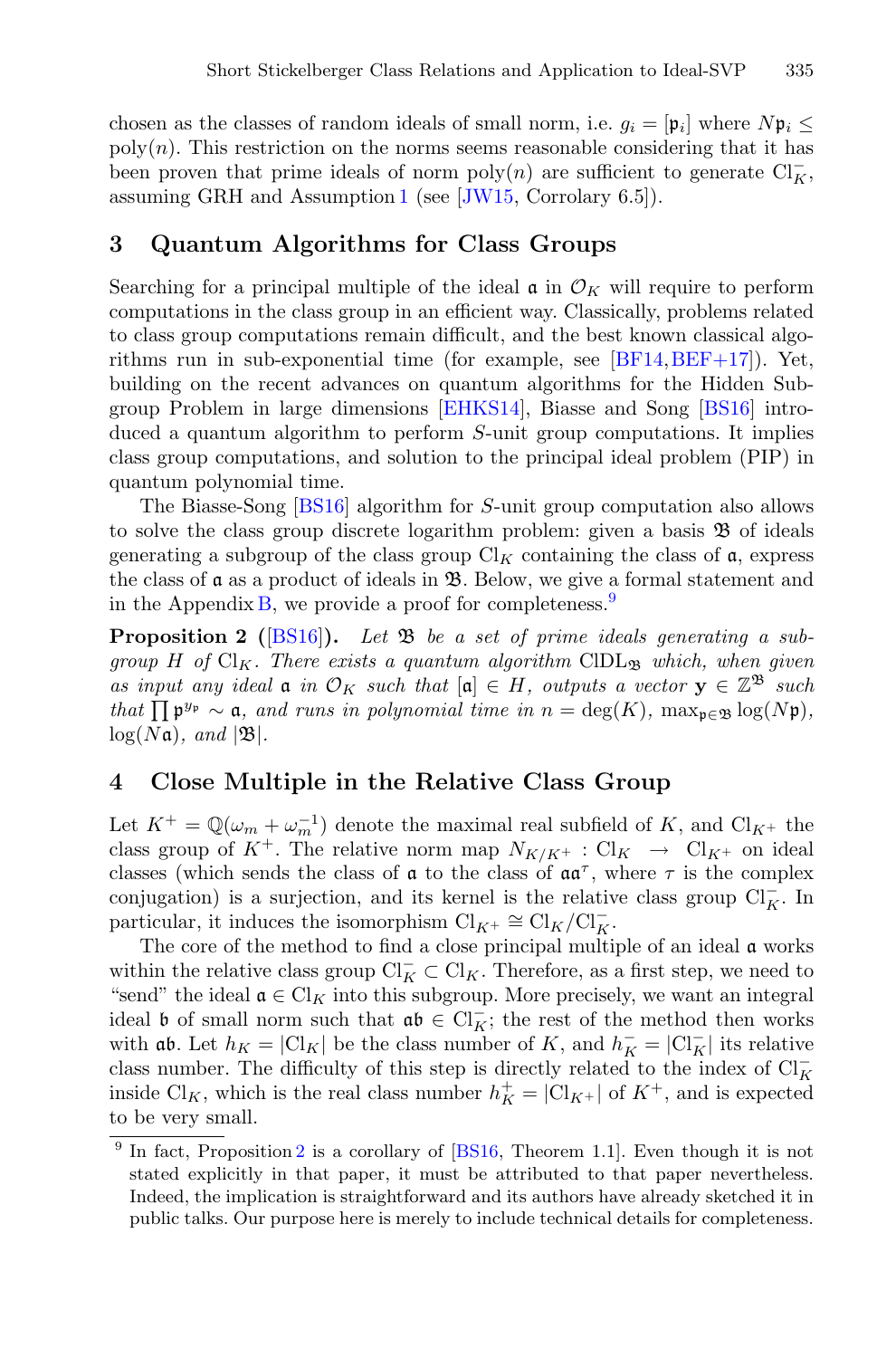### **4.1 Random Walks to the Relative Class Group**

For any  $x > 0$ , consider the set  $\mathcal{S}_x$  of ideals in  $\mathcal{O}_K$  of prime norm at most x, and let  $S_x$  be the multiset of its image in Cl<sub>K</sub>. Let  $\mathscr{G}_x$  denote the induced Cayley (multi)graph  $\text{Cay}(\text{Cl}_K, S_x)$ . From [\[JW15,](#page-23-15) Corrolary 6.5] (under GRH), for any  $\varepsilon > 0$  there is a constant C and a bound

$$
B = O\left((n \log \Delta_K)^{2+\epsilon}\right) = O\left((n^2 \log n)^{2+\epsilon}\right)
$$

such that any random walk in  $\mathscr{G}_B$  of length at least  $C \log(h_K)/\log \log(\Delta_K)$ , for any starting point, lands in the subgroup  $\text{Cl}_{K}^-$  with probability at least  $1/(2h_K^+)$ .

A random walk of length  $\ell = \lceil C \log(h_K) / \log \log(\Delta_K) \rceil = \tilde{O}(n)$  is a sequence  $\mathfrak{p}_1,\ldots,\mathfrak{p}_\ell$  of ideals chosen independently, uniformly at random in  $\mathcal{S}_B$ , and their product  $\mathfrak{b} = \prod \mathfrak{p}_i$  has a norm bounded by

$$
N\mathfrak{b} = \prod_{i=1}^{\ell} N\mathfrak{p}_i \le B^{\ell} = \exp(\text{polylog}(n) \cdot \tilde{O}(\log h_K)) = \exp(\tilde{O}(n)),
$$

If  $[a]$  is the starting point of the random walk in the graph, the endpoint  $[a\mathfrak{b}]$ falls in Cl<sub>K</sub> with probability at least  $1/(2h_K^+)$ , and therefore an ideal b such that  $[\mathfrak{a}\mathfrak{b}] \in \mathrm{Cl}_K^-$  can be found in probabilistic polynomial time in  $h_K^+$ . Note that the PIP algorithm of Biasse and Song [\[BS16\]](#page-22-4) allows to test the membership  $[\mathfrak{a}\mathfrak{b}] \in \mathrm{Cl}_K^-$ , simply by testing the principality of  $N_{K/K^+}(\mathfrak{a}\mathfrak{b})$  as an ideal of  $\mathcal{O}_K^+$ .

The procedure is summarized as Algorithm [1,](#page-12-0) and the effiency is stated below. Under GRH and Assumption [1,](#page-9-0) this procedure runs in polynomial time.

<span id="page-12-1"></span>**Lemma 1 (Under GRH).** *Algorithm [1](#page-12-0) (*WalkToCl−(a)*) runs in expected time*  $O(h_K^+) \cdot \text{poly}(n, \log N\mathfrak{a})$  *and is correct.* 

# **Algorithm 1.** WALKTOCl<sup>-</sup>( $\mathfrak{a}$ ): random walk to Cl<sub>K</sub>

<span id="page-12-0"></span>**Require:** An ideal  $\mathfrak{a}$  in  $\mathcal{O}_K$ **Ensure:** An integral ideal  $\mathfrak{b}$  such that  $[\mathfrak{ab}] \in \mathrm{Cl}_K^-$  and  $N\mathfrak{b} \leq \exp(\tilde{O}(n))$ 1:  $\ell = \tilde{O}(n); B = \text{poly}(n)$ 2: **repeat** 3: **for all**  $i = 1...l$  do 4: Choose  $\mathfrak{p}_i$  uniformly among the prime ideal of norm less than B 5: **end for** 6: Set  $\mathfrak{b} = \prod \mathfrak{p}_i$ 7: **until**  $N_{K/K^+}(\mathfrak{ab})$  is principal (using the PIP algorithm of [BS16]) 8:  $\mathfrak{b} \leftarrow \prod_{i=1}^d \mathfrak{p}_i$ 9: **return** b

# **5 Short Relations in Cl***<sup>−</sup> <sup>K</sup>* **via the Stickelberger Ideal**

Consider any ideal f of  $\mathcal{O}_K$  such that  $[f] \in \mathrm{Cl}_K^-$ , and its orbit under the action of the Galois group G, denoted  $\mathfrak{F} = G(f)$ . Let R be the group ring  $\mathbb{Z}[G]$ . It projects to  $\mathbb{Z}^3$ , via the map sending  $\sigma$  to  $\mathbf{1}_{f^{\sigma}}$ .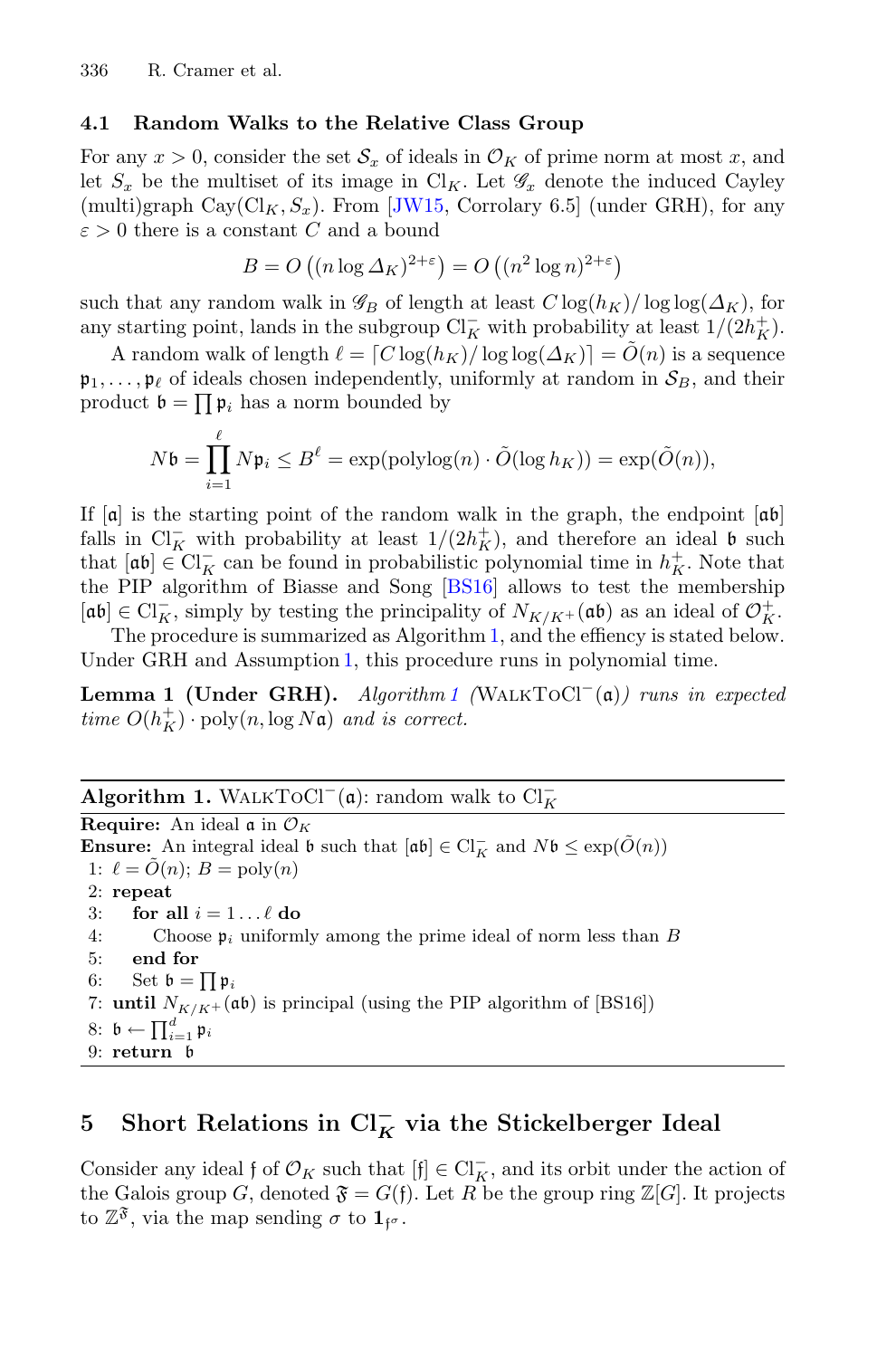We now show the construction of an explicit full-rank lattice of class relations in  $\mathbb{Z}^3$  with an explicit set of *short* generators. We proceed by augmenting the *Stickelberger ideal*. This allows to reduce the representation of a given class expressed in basis  $\mathfrak{F}$ , as shown in Subsect. [5.3.](#page-15-0)

Recall that the Galois group G is canonically isomorphic to  $(\mathbb{Z}/m\mathbb{Z})^*$  via  $a \mapsto \sigma_a = \zeta_m \mapsto \zeta_m^a$ . The norms  $\|\cdot\|$  and  $\|\cdot\|_1$  denote the usuals  $\ell_2$  (Euclidean) and  $\ell_1$  norms over  $\mathbb{R}^n$ , and are defined over  $\mathbb{Z}[G]$  via the natural isomorphism  $\mathbb{Z}[G] \cong_{\mathbb{Z}} \mathbb{Z}^n$ .

The fractional part of a rational  $x \in \mathbb{Q}$  is denoted  $\{x\}$ , it is defined as the unique rational in the interval [0, 1) such that  $\{x\} = x \mod \mathbb{Z}$ ; equivalently,  ${x} = x - |x|.$ 

#### **5.1 The (augmented) Stickelberger Ideal**

**Definition 1 (The Stickelberger ideal).** *The* Stickelberger element  $\theta \in \mathbb{Q}[G]$ *is defined as*

$$
\theta = \sum_{a \in (\mathbb{Z}/m\mathbb{Z})^*} \left\{ \frac{a}{m} \right\} \sigma_a^{-1}.
$$

*The* Stickelberger ideal *is defined as* S = R∩θR*. We will refer to the Stickelberger lattice when* S *is considered as a* Z*-module.*

This ideal  $S \subset R$  will provide some class relations in  $\mathbb{Z}^3$ , thanks to the following theorem.

**Theorem 1 (Stickelberger's theorem** [\[Was12](#page-24-3), Theorem 6.10]**).** *The Stickelberger ideal annihilates the ideal class group of* K*. In other words, for any ideal*  $\mathfrak h$  *of*  $\mathcal O_K$  *and any*  $s \in S$ *, the ideal*  $\mathfrak h^s$  *is principal.* 

We cannot directly use  $S \subset R$  as our lattice of class relations since it does not have full rank in R as a Z-module (precisely its Z-rank is  $n/2 + 1$  when  $m \geq 2$ ). Indeed, if the lattice is not full rank, there can be no guarentee of how short of a representant will be obtained by reducing modulo the lattice. To solve this issue, we will augment the Stickelberger ideal to a full-rank ideal which still annihilates the minus part  $\text{Cl}_{K}^-$  of the class group.

**Definition 2.** *The augmented Stickelberger ideal* S' *is defined as* 

$$
S' = S + (1 + \tau)R.\tag{2}
$$

*We will refer to the augmented Stickelberger lattice when* S' *is considered as a* Z*-module.*

<span id="page-13-0"></span>**Lemma 2.** The augmented Stickelberger ideal S' annihilates  $Cl_K^-$ . In other *words, for any ideal* h *of*  $\mathcal{O}_K$  *such that*  $[\mathfrak{h}] \in \mathrm{Cl}_K^-$  *and any*  $s \in S$ *, the ideal*  $\mathfrak{h}^s$  *is principal. Moreover,*  $S' \subset R$  *has full-rank n as* a Z-module.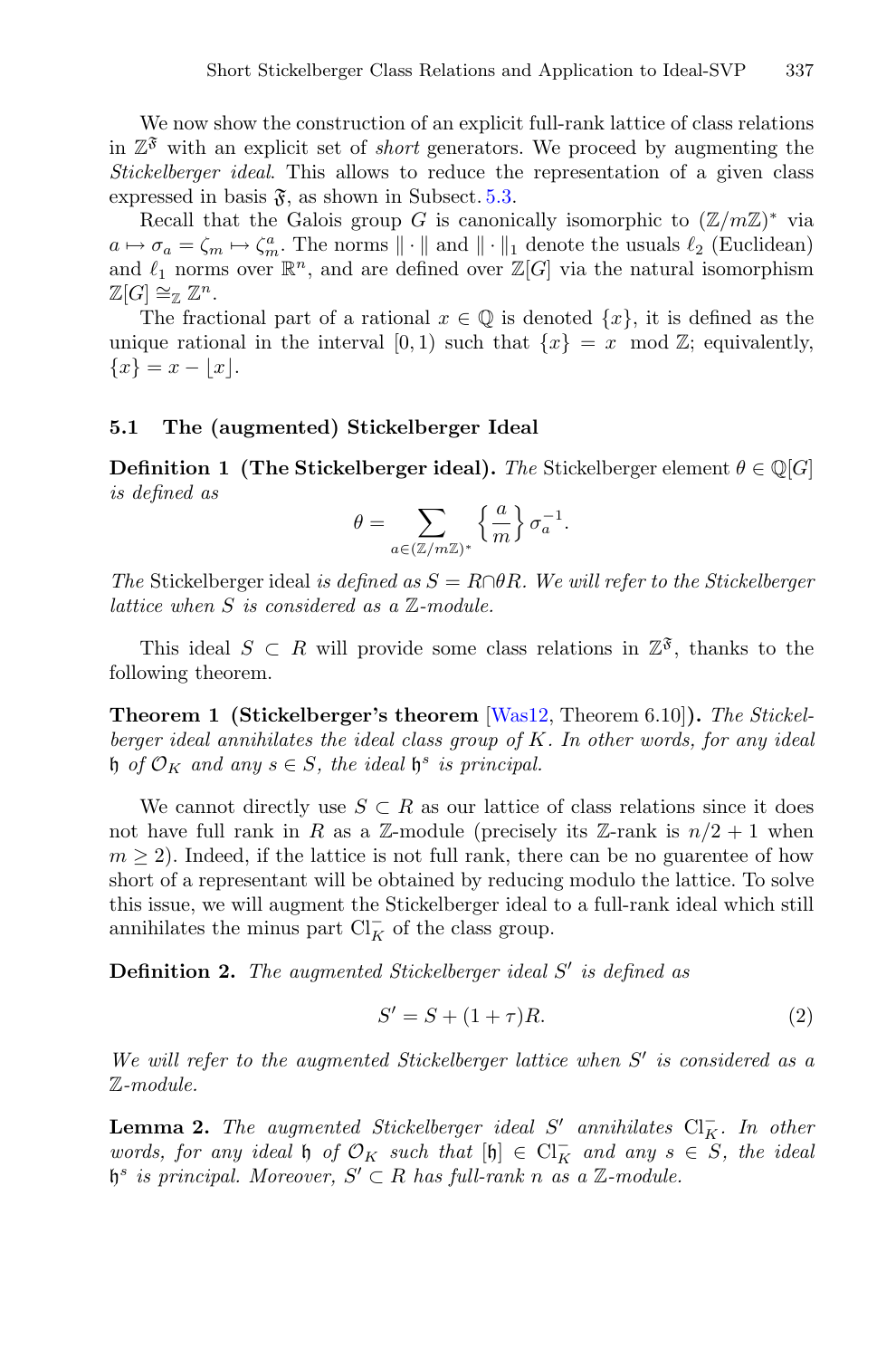*Proof.* For the annihilation property it suffices to show that both S and  $(1+\tau)R$ annihilate Cl<sub>K</sub>. By Stickelberger's theorem S annihilates Cl<sub>K</sub> so it in particular annihilates the subgroup  $Cl_K^- \subset Cl_K$ . The ideal  $(1 + \tau)R$  also annihilates  $Cl_K^$ since  $\mathfrak{h}^{1+\tau} = \mathfrak{h}\bar{\mathfrak{h}} = N_{K/K^+}(\tilde{\mathfrak{h}})$ . We conclude from the fact that  $\mathrm{Cl}_K^-$  is exactly the kernel of the norm map  $N_{K/K^+}: Cl_K \to Cl_K^+$ .

For the rank, consider the ideal  $S^- = S \cap (1 - \tau)R$ . A theorem from Iwasawa (originally published in [\[Sin80](#page-24-4)] but reformulated more conveniently in [\[Was12](#page-24-3), Theorem 6.19]) states that  $S^-$  is full rank in  $(1 - \tau)R$ . Noting that  $2R \subset (1 - \tau)R + (1 + \tau)R$ , we conclude that  $S^- + (1 + \tau)R$  has full rank in  $2R$ , and so does  $S'$ . . In the second contract of the second contract of the second contract of the second contract of the second co<br>In the second contract of the second contract of the second contract of the second contract of the second contr

### **5.2 Short Generating Vectors of the Augmented Stickelberger Lattice**

In the following, the elements of  $(\mathbb{Z}/m\mathbb{Z})^*$  are canonically identified with the positive integers  $0 < a_1 < a_2 < \cdots < a_n < m$  such that each  $a_i$  is coprime to m. The elements of G are indexed as  $(\sigma_{a_1}, \ldots, \sigma_{a_n})$ . Define the extra element  $a_{n+1} = m + a_1$ , and note that  $a_2 \leq 3$  and that  $a_{i+1} - a_i \leq 2$  for any i.

<span id="page-14-0"></span>**Lemma 3.** *The Stickelberger lattice is generated by the vectors*  $v_i = (a_i - \sigma_{a_i})\theta$ *for*  $i \in \{2, ..., n+1\}$ *.* 

*Proof.* This is almost [\[Was12,](#page-24-3) Lemma 6.9]. There, S is considered as an ideal in R, whereas we need these elements to generate S as a  $\mathbb{Z}$ -module. Let L be the  $\mathbb{Z}$ -module generated by the  $v_i$ 's. First, [\[Was12](#page-24-3), Lemma 6.9] immediately implies that  $v_i \in S$  and thereby  $L \subseteq S$ . Now, let  $\left(\sum_{i=2}^{n+1} x_i \sigma_{a_i}\right) \theta$  be an arbitrary element of S, with  $a_i \in \mathbb{Z}$ . One can prove as in [\[Was12,](#page-24-3) Lemma 6.9] that m divides  $\sum_{i=2}^{n+1} x_i a_i \in \mathbb{Z}$ . Since  $m = (m+1) - \sigma_{m+1}$ ,  $m\theta$  is in L, and we deduce that  $\left(\sum_{i=2}^{n+1} x_i a_i\right) \theta$  is also in L. Therefore,

$$
\left(\sum_{i=2}^{n+1} x_i \sigma_{a_i}\right) \theta = \left(\sum_{i=2}^{n+1} x_i (\sigma_{a_i} - a_i)\right) \theta + \left(\sum_{i=2}^{n+1} x_i a_i\right) \theta \in L.
$$

This proves that  $S \subseteq L$ , hence  $L = S$ .

We are now ready to construct our set of short generators for  $S'$ . Let  $w_2 = v_2$ and  $w_{i+1} = v_{i+1} - v_i$  for  $i \in \{2, ..., n\}$ , and let

$$
W = \{w_2, \dots, w_{n+1}\} \cup \{(1+\tau)\sigma, \sigma \in G\}.
$$

<span id="page-14-1"></span>**Lemma 4.** *The set* S *is a set of short generators of* S *. More precisely,*

- *1.* W *generates the augmented Stickelberger lattice* S *,*
- 2. For any  $i \in \{3 \dots n+1\}$ ,  $w_i = \sum_{b \in (\mathbb{Z}/m\mathbb{Z})^*} \epsilon_{i,b} \cdot \sigma_b^{-1}$ , with  $\epsilon_{i,j} \in \{0, 1, 2\}$ ,
- *3. For any*  $w \in W$ *, we have*  $||w|| \le \max(2\sqrt{n}, \sqrt{10})$ *.*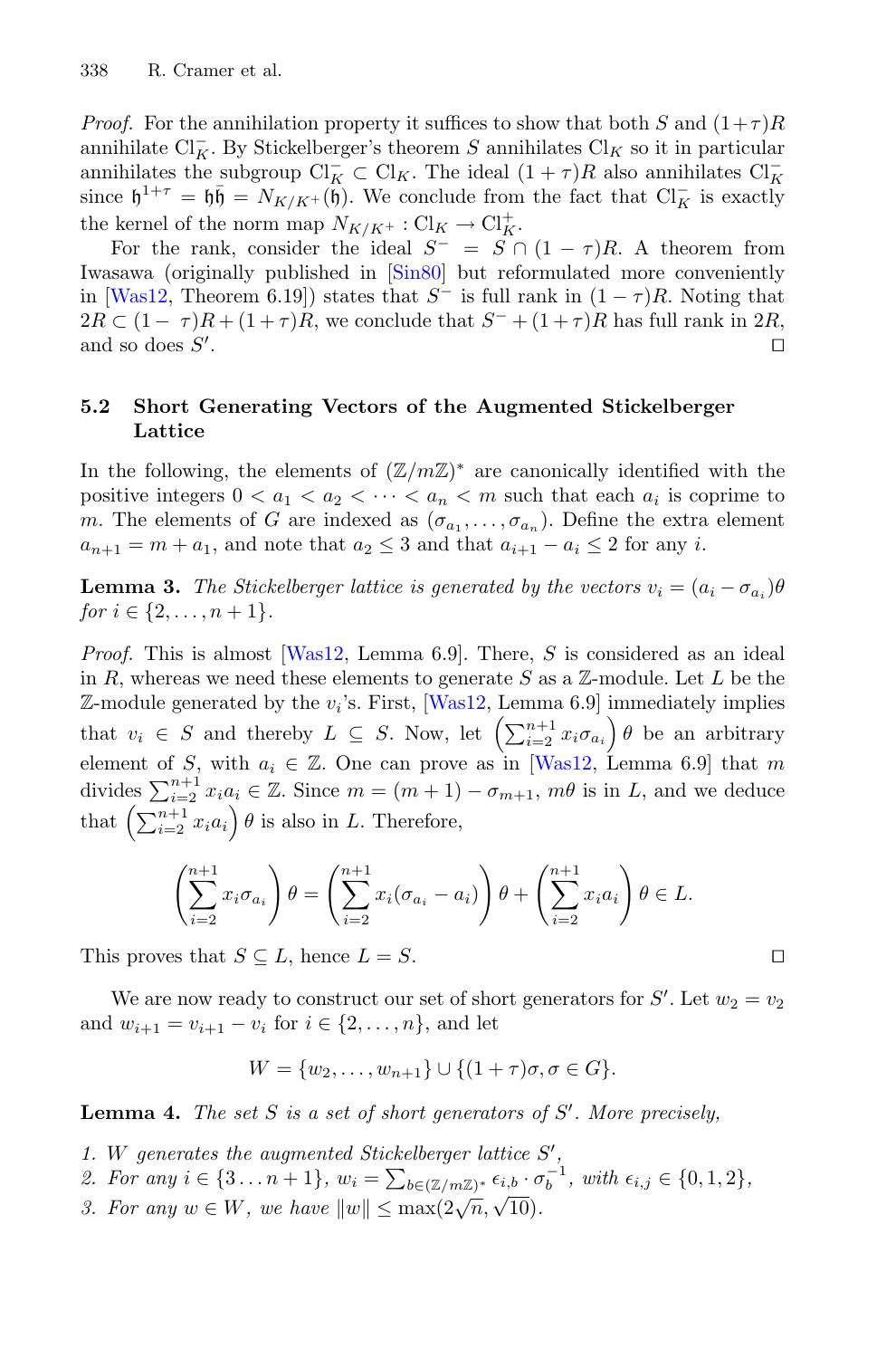The second item essentially generalizes [\[Sch10,](#page-23-7) Proposition 9.4] from prime conductors to prime-power conductors.

*Proof.* We prove each item individually.

- 1. First note that  $\{w_2,\ldots,w_{n+1}\}$  generates S: this is a direct consequence of Lemma [3](#page-14-0) and the construction of W. By definition of  $R = \mathbb{Z}[G]$ , the set  $\{(1+\tau)\sigma, \sigma \in G\}$  generates  $(1+\tau)R$ . One can conclude from the definition of  $S' = S + (1 + \tau)R$ .
- 2. We follow the computation in the proof of [\[Was12,](#page-24-3) Lemma 6.9]:

$$
v_i = (a_i - \sigma_{a_i})\theta = \sum_{b \in (\mathbb{Z}/m\mathbb{Z})^*} \left( a_i \left\{ \frac{b}{m} \right\} - \left\{ \frac{a_i b}{m} \right\} \right) \sigma_b^{-1}
$$

$$
= \sum_{b \in (\mathbb{Z}/m\mathbb{Z})^*} \left[ a_i \left\{ \frac{b}{m} \right\} \right] \sigma_b^{-1}
$$

using the identity  $x\{y\} - \{xy\} = |x\{y\}|$  for any integer x and real number y, since this difference is an integer and the term  $\{xy\}$  is in the range [0, 1). It remains to rewrite  $w_i = \sum_{b \in (\mathbb{Z}/m\mathbb{Z})^*} \epsilon_{i,b} \sigma_b^{-1}$ , where

$$
\epsilon_{i,b} = \left\lfloor a_{i+1} \left\{ \frac{b}{m} \right\} \right\rfloor - \left\lfloor a_i \left\{ \frac{b}{m} \right\} \right\rfloor \le a_{i+1} - a_i \le 2.
$$

3. The property follows from the previous item for any  $i > 2$ . For  $i = 2$ , we have  $w_2 = v_2 = a_2 - \sigma_{a_2}$ , and therefore  $||w_2|| = \sqrt{a_2^2 + 1} \le \sqrt{3^2 + 1} = \sqrt{10}$ . Finally, elements  $w \in W$  of the form  $(1 + \tau)\sigma$  have norm  $||w|| = \sqrt{2} \le \sqrt{10}$ .

 $\Box$ 

# <span id="page-15-0"></span>**5.3** Reducing a Class Representative in an *R*-cycle of  $\text{Cl}_{K}^-$

We now show how to exploit the previously constructed set  $W$  of short relations to reduce class representations. More precisely, for any large  $\alpha \in R$  we will find a short  $\beta \in R$  such that  $C^{\beta} = C^{\alpha}$ , for any class  $C \in \text{Cl}_{K}^{-}$ . We shall rely on the following close vector algorithm.

<span id="page-15-1"></span>**Proposition 3 (Close vector algorithm).** *Let*  $\Gamma \subset \mathbb{R}^k$  *be a lattice, and let* W *be a set generating* Γ*. There exists a (classical) polynomial time algorithm* CV, that when given any  $y \in \Gamma \otimes \mathbb{R}$  as input, outputs a vector  $x = \mathrm{CV}(y, W) \in \Gamma$ *such that*  $||x - y||_1 \leq \frac{k}{2} \cdot \max_{w \in W} ||w||.$ 

*Proof.* Let first  $B \subset W$  be a basis of a full-rank sublattice  $\Gamma' \subset \Gamma$  (this is easily built in polynomial time). Let  $\tilde{B}$  denote the Gram-Schmidt orthogonalization of B. Let  $g = \max_{b \in \tilde{B}} \|\tilde{b}\| \leq \max_{b \in B} \|b\| \leq \max_{w \in W} \|w\|$ . Applying the Nearest Plane algorithm leads to  $x \in \Gamma$  such that  $x - y$  belongs to the fundamental parallelepiped  $\{\tilde{B}z, z \in [-1/2, 1/2]\}$ . We then have

$$
||x - y||_2^2 \le \frac{1}{4} \sum ||\tilde{b}_i||^2.
$$

In particular,  $||x - y||_2 \le \sqrt{k} \cdot g/2$  and one concludes  $||x - y||_1 \le kg/2$ .  $\square$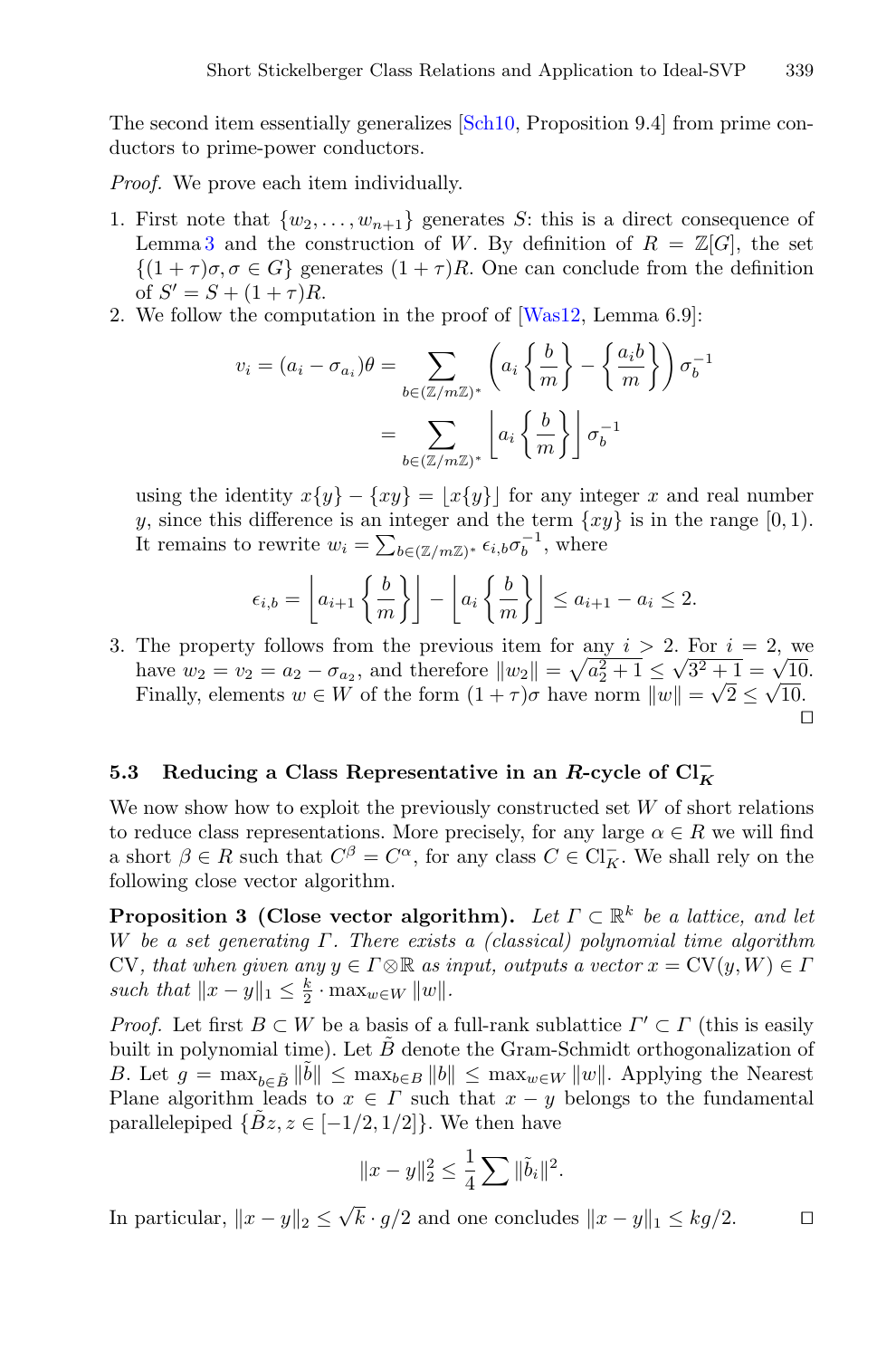<span id="page-16-2"></span>**Theorem 2.** Assume  $n \geq 3$ . There is an algorithm REDUCE, that given  $\alpha \in R$ , *finds in polynomial time in* n and  $log(||\alpha||)$ *, an element*  $\beta =$  REDUCE( $\alpha$ )  $\in$  R *such that*  $||\beta||_1 \le n^{3/2}$ , and  $C^{\alpha} = C^{\beta}$  *for any*  $C \in \mathrm{Cl}_K^-$ .

*Proof.* Let  $W$  be the basis for the augmented Stickelberger ideal  $S'$  as in Lemma [4.](#page-14-1) From Lemma [2,](#page-13-0) it has full rank in  $R$ . So the close vector algorithm from Proposition [3](#page-15-1) can be applied to find an element  $\gamma = CV(\alpha, W) \in S'$  such that  $||\alpha - \gamma||_1 \leq \frac{n}{2} \cdot \max_{w \in W} ||w|| \leq n^{3/2}$ . Let  $\beta = \alpha - \gamma$ . For any  $C \in \mathrm{Cl}_K^-$ , Lemma [2](#page-13-0) implies that  $C^{\gamma} = 0$  and therefore  $C^{\alpha} = C^{\beta}$ .

# <span id="page-16-0"></span>**6 Close Principal Multiple Within the Relative Class Group**

We now show how to solve the CPM problem for ideals sitting in  $\text{Cl}_K^-$ , given a factor basis  $\mathfrak{B}$  of Cl<sub>K</sub>. The CPM approximation factor will depend on the size of the factor basis B.

Suppose the ideal  $\mathfrak a$  is in the relative class group  $\text{Cl}_K^-$ . We are looking for an integral ideal b in  $\mathcal{O}_K$  of small norm such that  $\mathfrak{a} \mathfrak{b}$  is principal. Let  $\mathfrak{B} =$  $\{\mathfrak{p}_i^{\sigma} \mid \sigma \in G, i = 1, \ldots, d\}$  be a set generating  $\text{Cl}_K^-$ , composed of d Galois orbits, such that  $N\mathfrak{p}_i \leq \text{poly}(n)$  for all i. To state the algorithm and its correctness, no assumption is made on the factor basis  $\mathfrak{B}$ . In the final Sect. [7,](#page-17-0) we will employ Assumption [2](#page-10-0) to provide a factor basis with  $d = \text{polylog}(n)$  to this algorithm.

**Algorithm 2.** CLOSEPRINCIPALMULTIPLE<sup> $-$ </sup>( $\alpha$ ,  $\mathcal{B}$ ): close principal multiple in the relative class group

<span id="page-16-1"></span>**Require:** An ideal  $\mathfrak{a}$  in  $\mathcal{O}_K$  such that  $[\mathfrak{a}] \in \mathrm{Cl}_K^-$ , a factor basis  $\mathfrak{B} = {\mathfrak{p}_i^{\sigma}} | i = 1 \dots d, \sigma \in \mathbb{C}$ G} generating  $\text{Cl}_K^-$ , such that  $N\mathfrak{p}_i \le \text{poly}(n)$  for all i.

**Ensure:** An (integral) ideal  $\mathfrak{b}$  in  $\mathcal{O}_K$  such that  $\mathfrak{a}\mathfrak{b} \sim \mathcal{O}_K$  and  $N\mathfrak{b} = \exp\left(\tilde{O}(dn^{3/2})\right)$ 

1:  $\mathbf{y} \leftarrow \text{CIDL}_{\mathfrak{B}}(\mathfrak{a})$ 2: **for**  $i = 1$  **to**  $d$  **do** 

- 3:  $\alpha_i \leftarrow \sum_{\sigma \in G_i} y_{(\mathfrak{p}_i^{\sigma})} \sigma \in \mathbb{Z}[G]$
- 4:  $\beta_i \leftarrow \text{REDUCE}(\alpha_i)$ <br>5:  $(\gamma^+,\gamma^-) \leftarrow \text{the pa}$
- 5:  $(\gamma_i^+,\gamma_i^-) \leftarrow$  the pair of elements in  $\mathbb{Z}[G]$  with only positive coefficients, such that  $\gamma_i^+ - \gamma_i^- = -\beta_i$
- 6:  $\mathfrak{b}_i \leftarrow \mathfrak{p}_i^{\gamma_i^+ + \tau \gamma_i^-}$ 7: **end for** 8:  $\mathfrak{b} \leftarrow \prod_{i=1}^d \mathfrak{b}_i$ 9: **return** b

<span id="page-16-3"></span>**Theorem 3.** *Algorithm [2,](#page-16-1)* ClosePrincipalMultiple−*, runs in quantum polynomial time in*  $n = \deg(K)$ , d and  $\log(N\mathfrak{a})$ , and is correct.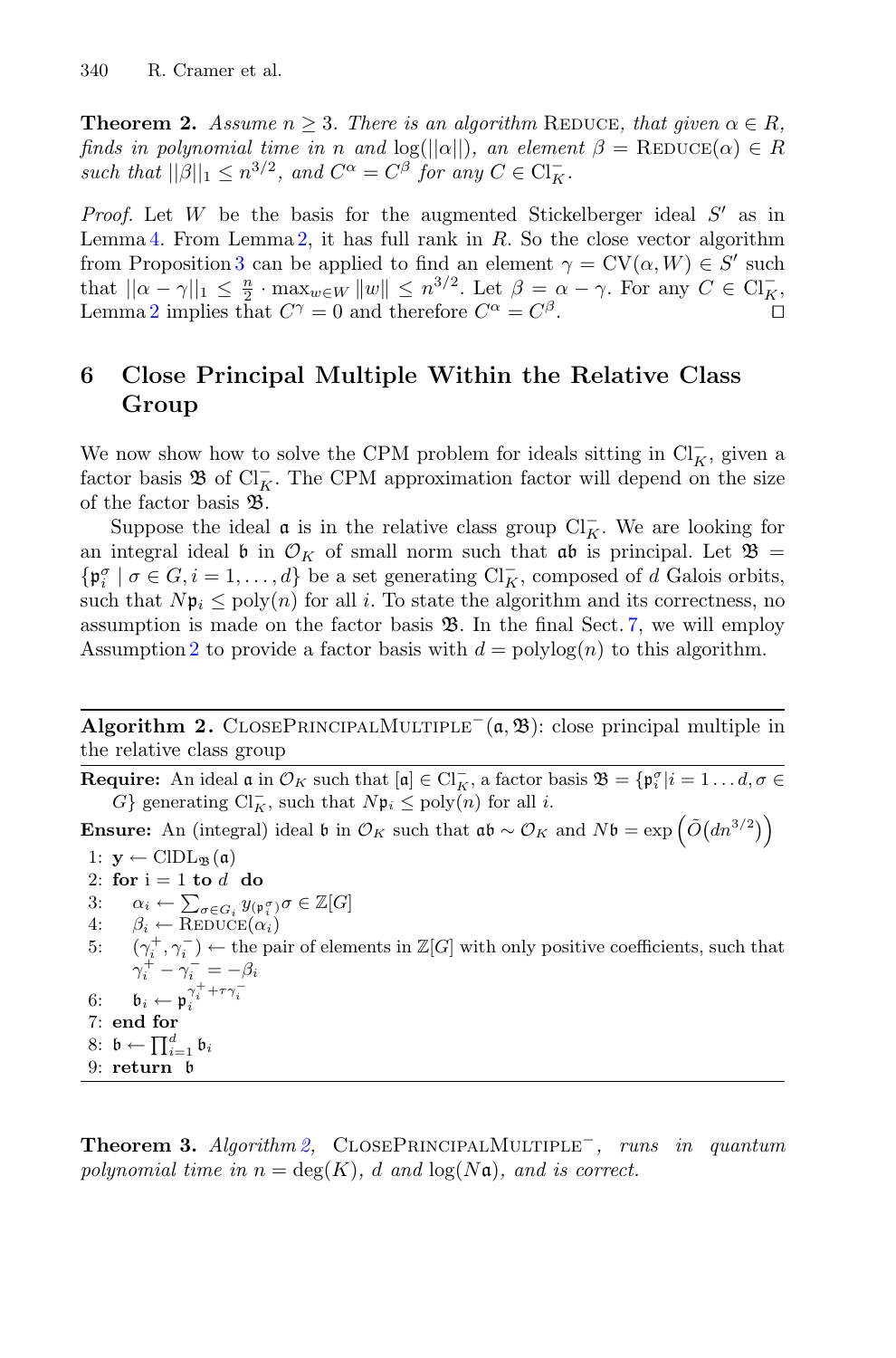*Proof.* Let  $\mathfrak{a}, \mathfrak{B}$  be proper inputs, that is,  $\mathfrak{a}$  is an ideal of  $\mathcal{O}_K$  such that  $[\mathfrak{a}] \in \mathrm{Cl}_K^-$ , and **B** is a factor basis  $\mathfrak{B} = {\mathfrak{p}_i^{\sigma} \mid i = 1 \dots d, \sigma \in G}$  generating  $\text{Cl}_K^-$ , such that  $N\mathfrak{p}_i \leq \text{poly}(n)$  for all i.

The running time follows immediately from Proposition [2](#page-11-0) and Theorem [2.](#page-16-2) Let us now prove the correctness. We have

$$
\phi(\mathbf{y}) = \prod_{\mathfrak{p} \in \mathfrak{B}} \mathfrak{p}^{y_{\mathfrak{p}}} = \prod_{i=1}^d \prod_{\mathfrak{p} \in \mathfrak{B}_i} \mathfrak{p}^{y_{\mathfrak{p}}} = \prod_{i=1}^d \prod_{\sigma \in G_i} (\mathfrak{p}_i^{\sigma})^{y_{(\mathfrak{p}_i^{\sigma})}} = \prod_{i=1}^d \mathfrak{p}_i^{\alpha_i}.
$$

Observe that for each i,  $\mathfrak{b}_i \sim \mathfrak{p}_i^{-\beta_i}$ , since  $\mathfrak{p}_i^{-1} \sim \mathfrak{p}_i^{\tau}$ . From Theorem [2,](#page-16-2) we obtain  $\mathfrak{p}_i^{\alpha_i} \mathfrak{b}_i \sim \mathcal{O}_K$ , which implies that  $\phi(\mathbf{y}) \mathfrak{b} \sim \prod_{i=1}^d \mathfrak{p}_i^{\alpha_i} \mathfrak{b}_i \sim \mathcal{O}_K$ . From Proposition [2,](#page-11-0) we have  $\phi(\mathbf{y}) \sim \mathfrak{a}$ , and therefore  $\mathfrak{a} \mathfrak{b} \sim \mathcal{O}_K$ .

Now, Theorem [2](#page-16-2) ensures that  $||\beta||_1 \leq n^{3/2}$ . So  $||\gamma_i^+||_1 + ||\gamma_i^-||_1$  is bounded by  $n^{3/2}$  and we obtain that  $N\mathfrak{b}_i \leq (N\mathfrak{p}_i)^{n^{3/2}}$ . Then,

$$
N\mathfrak{b} = \prod_{i=1}^d N\mathfrak{b}_i \leq \left(\max_{i=1...d} N\mathfrak{p}_i\right)^{dn^{3/2}} = \exp\left(\tilde{O}\left(dn^{3/2}\right)\right),
$$

where the last inequality uses the fact that each  $N\mathfrak{p}_i$  is polynomially bounded in  $n$ .

## <span id="page-17-0"></span>**7 Main Result**

We now have all the ingredients to demonstrate our main result:

**Main Result (Under GRH, Assumptions** [1](#page-9-0) **and** [2](#page-10-0)**).** *Assuming simultaneously the Generalized Riemann Hypothesis, Assumption [1,](#page-9-0) and Assumption [2,](#page-10-0) there exists a quantum polynomial time algorithm* IDEALSVP(a)*, that given an ideal of*  $\mathcal{O}_K$  *for* K *a cyclotomic number field of prime power conductor, returns an element*  $v \in \mathfrak{a}$  *of Euclidean norm*  $||v|| \leq (N\mathfrak{a})^{1/n} \cdot \exp(\tilde{O}(\sqrt{n})).$ 

**Algorithm 3.** IDEALSVP $(a)$ : finding mildly short vectors in an ideal

<span id="page-17-1"></span>**Require:** An ideal  $\mathfrak{a}$  in  $\mathcal{O}_K$ **Ensure:** An element  $v \in \mathfrak{a}$  of norm  $||v|| \leq (N\mathfrak{a})^{1/n} \exp(\tilde{O}(\sqrt{n}))$ 1:  $d = \text{polylog}(n); B = \text{poly}(n)$ 2: Set  $\mathfrak{M} = \{ \mathfrak{p} | N \mathfrak{p} \leq B, [\mathfrak{p}] \in \mathrm{Cl}_K^- \}$ 3: Choose  $\mathfrak{p}_1,\ldots,\mathfrak{p}_d$  uniformly at random in  $\mathfrak M$ 4: Set  $\mathfrak{B} = \{ \mathfrak{p}_i^{\sigma} | i \in \{1 \dots d\}, \sigma \in G \}$ 5:  $b' = \text{WALKTOCl}^-(\mathfrak{a})$ 6:  $\mathfrak{b} = \text{CloseP}$ RINCIPALMULTIPLE<sup>-</sup>( $\mathfrak{a}\mathfrak{b}', \mathfrak{B}$ ) 7:  $v =$  PRINCIPALIDEALSVP( $\mathfrak{a} \mathfrak{b} \mathfrak{b}'$ ) 8: **return** v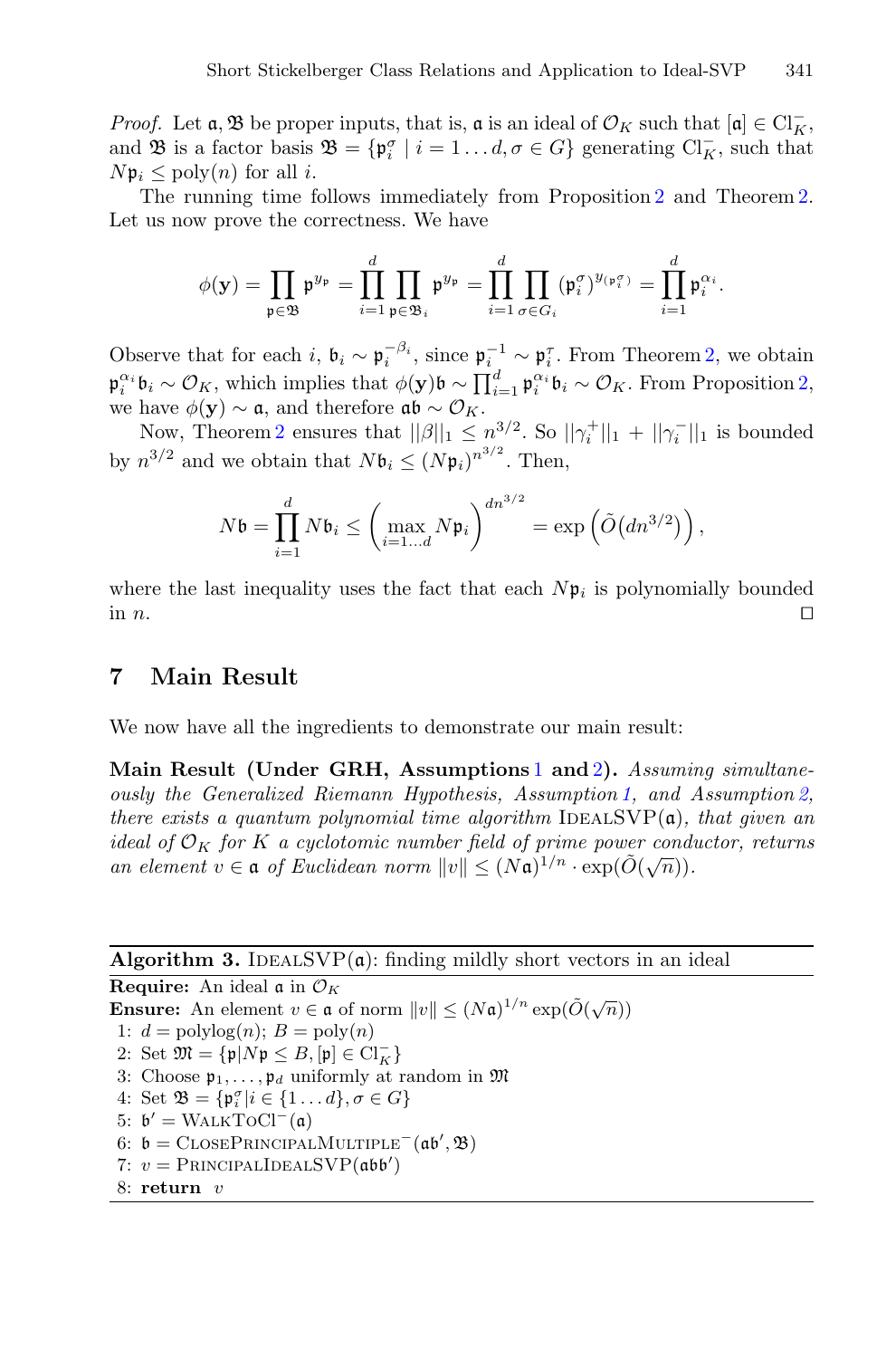*Proof.* The algorithm is given as Algorithm [3.](#page-17-1) Efficiency and correctness follow from the previous statements and assumptions:

- Step 2 is quantum polynomial time since membership in  $\text{Cl}_K^-$  can be tested by applying the Biasse-Song PIP algorithm [\[BS16](#page-22-4), Theorem 1.3] to  $N_{K/K}$ +(ab).
- By Assumption [2,](#page-10-0) Steps 3 and 4 produce a factor basis  $\mathfrak{B}$  generating  $\text{Cl}_{K}^{-}$ . Both steps can trivially be performed in polynomial time.
- By Lemma [1,](#page-12-1) GRH and Assumption [1,](#page-9-0) Step 5 is quantum polynomial time, and produces an integral ideal  $\mathfrak{b}'$  such that  $N\mathfrak{b}' \leq \exp(\tilde{O}(n))$  and  $[\mathfrak{ab}'] \in \text{Cl}_{K}^{-}$ .
- By Theorem [3,](#page-16-3) Step 6 produces (in quantum polynomial time) an integral ideal b such that

$$
N\mathfrak{b}\leq \exp(\tilde{O}(dn^{3/2}))=\exp(\tilde{O}(n^{3/2}))
$$

and such that  $\mathfrak{a} \mathfrak{b} \mathfrak{b}'$  is principal.

– By Claim [1](#page-2-3) ([\[CGS14](#page-22-1)[,BS16,](#page-22-4)[CDPR16\]](#page-22-6)), Step 7 produces in quantum polynomial time a vector  $v \in \mathfrak{abb}'$  of length  $||v|| \leq (N \mathfrak{abb}')^{1/n} \cdot \exp(\tilde{O}(\sqrt{n})).$ 

Because b and b' are integral,  $\mathfrak{abb}' \subset \mathfrak{a}$ , and  $v \in \mathfrak{a}$ . Finally,

$$
||v|| \leq (N\mathfrak{a})^{1/n} (N\mathfrak{b})^{1/n} (N\mathfrak{b}')^{1/n} \cdot \exp(\tilde{O}(\sqrt{n}))
$$
  

$$
\leq (N\mathfrak{a})^{1/n} \cdot \exp(\tilde{O}(\sqrt{n})).
$$

 $\Box$ 

**Acknowledgements.** The authors would like to thank René Schoof for helpful and interesting discussions. We are grateful to Paul Kirchner for pointing out a mistake in the appendix of an earlier version of this paper. The second author was partly supported by a grant through a public-private partnership with NXP Semiconductors, and by a Veni Innovational Research Grant from NWO under project number 639.021.645. The third author was supported by the Swiss National Science Foundation under grant number 200021-156420.

# <span id="page-18-0"></span>**A Proof of Proposition [1](#page-10-1)**

In this appendix, we provide the proof of Proposition [1](#page-10-1) (restated below, used to support Assumption [2\)](#page-10-0).

**Proposition 1.** *Let* K *be a cyclotomic field of conductor* m*, with Galois group*  $G$  and relative class group  $\text{Cl}_{K}^-$ . Let  $r$  be the minimal number of  $\mathbb{Z}[G]$ -generators *of*  $Cl_K^-$ *. Let*  $\alpha \geq 1$  *be a parameter, and s be any integer such that* 

$$
s \geq r(\log_2\log_2(h_K^-) + \alpha)
$$

(note that  $\log_2 \log_2 (h_K^-) \sim \log_2(n)$ ). Let  $x_1, \ldots, x_s$  be *s* independent uniform *elements of*  $Cl_K^-$ . The probability that  $\{x_1, \ldots, x_s\}$  generates  $Cl_K^-$  as a  $\mathbb{Z}[G]$ *module is at least*  $\exp(-\frac{3}{2^{\alpha}}) = 1 - O(2^{-\alpha}).$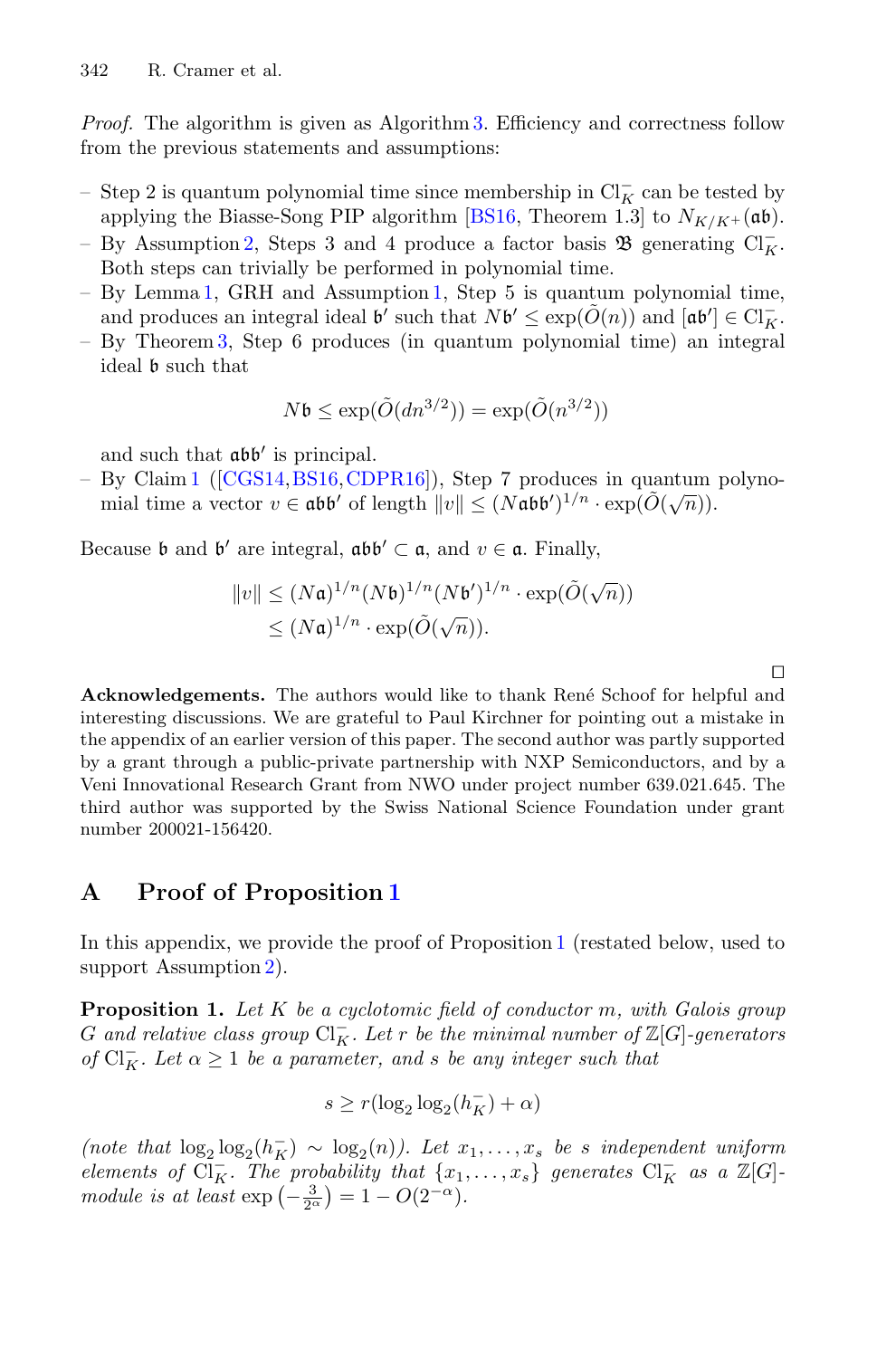<span id="page-19-0"></span>In other words, a set of  $\Theta(r \log(n))$  random ideal classes in  $\text{Cl}_{K}^{-}$  will generate this  $\mathbb{Z}[G]$ -module with very good probability. Let us first prove a few lemmas.

**Lemma 5.** Let  $R$  be a finite commutative local ring of cardinality  $\ell^n$ , for some *prime number . A set of* s *independent uniformly random elements in* R *generates*  $R$  *as an*  $R$ *-module with probability at least*  $1 - \ell^{-s}$ *.* 

*Proof.* An element generates R if and only if it is invertible, meaning that it is not in the maximal ideal of R. This ideal is a fraction at most  $\ell^{-1}$  of R, so an element does not generate R with probability at most  $\ell^{-1}$ . Among s independent elements, the probability that none of them is a generator is at most  $\ell^{-s}$ .

<span id="page-19-1"></span>**Lemma 6.** Let  $R$  be a finite commutative local ring of cardinality  $\ell^n$ , for some *prime number . Let* M *be a cyclic* R*-module. A set of* s *independent uniformly random elements in* M generates M with probability at least  $1 - \ell^{-s}$ .

*Proof.* Let q be a generator of M, and consider the homomorphism  $\varphi : R \to$  $M: \alpha \mapsto \alpha g$ . Let  $x_1, \ldots, x_s$  be s independent uniformly random element in M. For each i, let  $\alpha_i$  be a uniformly random element of the coset  $\varphi^{-1}(x_i)$ . The elements  $\alpha_i$  are independent and uniformly distributed in R, so from Lemma [5,](#page-19-0) they generate R with probability at least  $1 - \ell^{-s}$ . If the  $\alpha_i$ 's generate R, then the  $x_i$ 's generate  $M$ , and we conclude.

<span id="page-19-2"></span>**Lemma 7.** Let  $R$  be a finite commutative local ring of cardinality  $\ell^n$ , for some *prime number . Let* M *be an* R*-module, and let* r *be the smallest number of* R*-generators of* M*. A set of* s *independent uniformly random elements in* M *generates* M with probability at least  $(1 - \ell^{-\lfloor s/r \rfloor})^r$ .

*Proof.* Proceed by induction on r. The case  $r = 1$  is Lemma [6.](#page-19-1) Suppose that for any R-module M' generated by  $r-1$  elements, and any positive s', a set of s' random elements in  $M'$  generates  $M'$  with probability at least

$$
\left(1 - \ell^{-\lfloor s'/(r-1)\rfloor}\right)^{r-1}
$$

.

Choose s independent uniformly random elements  $x_1, \ldots, x_s$  in M, and let  $t = |s/r|$ . Let  $g_1, \ldots, g_r$  be a generating set for M. The quotient  $M/(Rg_r)$ is generated by  $r - 1$  elements, so the first  $s - t$  random elements generate it with probability at least

$$
\left(1-\ell^{-\lfloor (s-t)/(r-1)\rfloor}\right)^{r-1}\geq \left(1-\ell^{-\lfloor s/r\rfloor}\right)^{r-1}.
$$

Now assume that these  $s - t$  elements indeed generate  $M/(R_{q_r})$ . It remains to show that adding the remaining  $t$  random elements allow to generate the full module M with probability at least  $1 - \ell^{-\lfloor s/r \rfloor}$ . Let  $N \subset M$  be the submodule of M generated by the first  $s - t$  random elements. Observe that the module  $M/N$  is generated by  $g_r$ . Indeed, let m be an arbitrary element of M. Since  $M/(Rg_r)$  is generated by N, there is an  $n \in N$  such that  $m + Rg_r = n + Rg_r$ .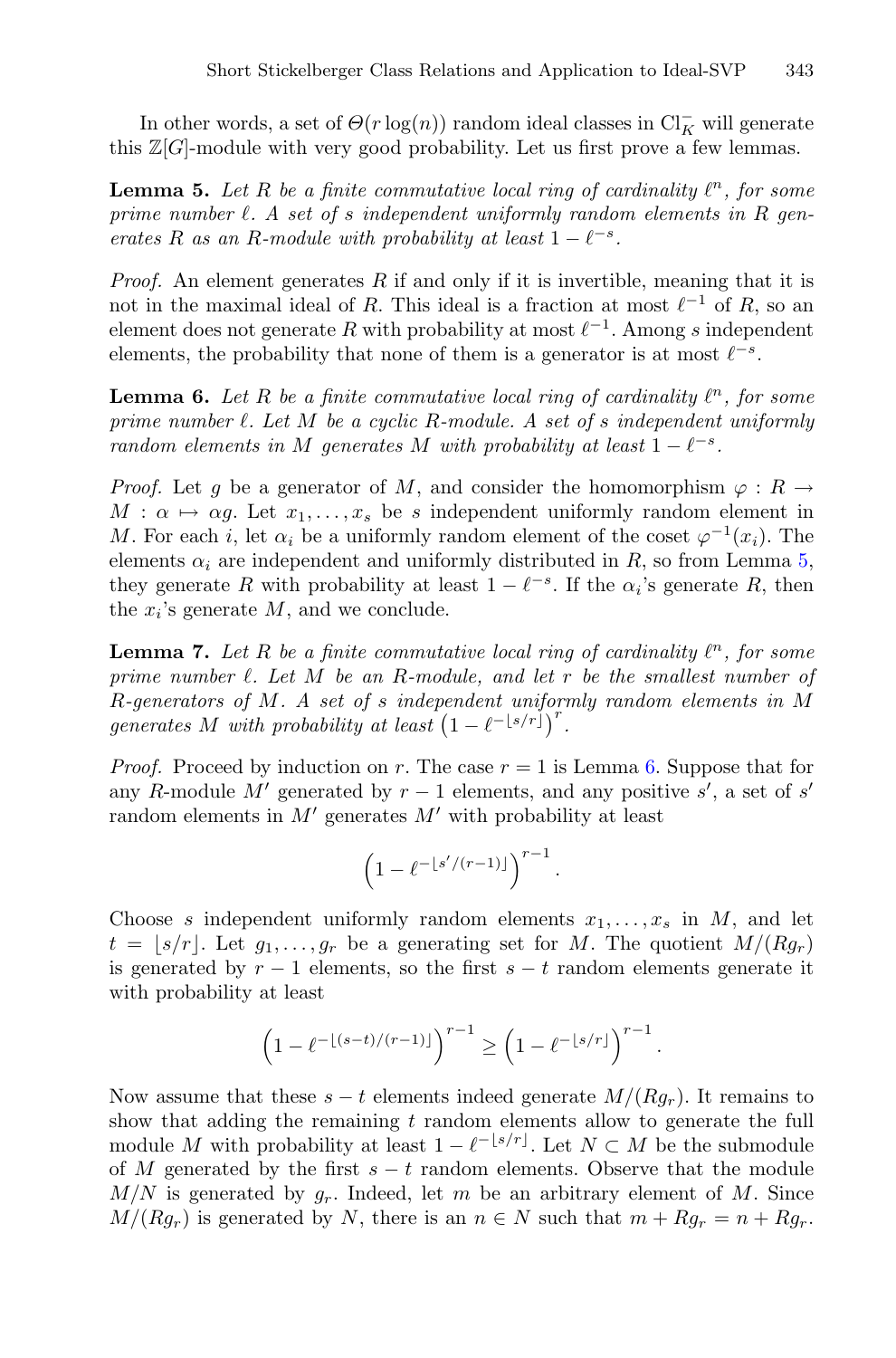This implies that there is an element  $\alpha g_r \in Rg_r$  such that  $m + N = \alpha g_r + N$ , proving that  $M/N$  is generated by  $g_r$ . From Lemma [6,](#page-19-1)  $M/N$  is generated by the last t random elements with probability at least  $1 - \ell^{-\lfloor s/r \rfloor}$ . So M is generated by  $x_1, \ldots, x_s$  with probability at least  $\left(1 - \ell^{-\lfloor s/r \rfloor}\right)^r$ .

<span id="page-20-0"></span>**Theorem 4.** *Let* R *be a finite commutative ring, and* M *a finite* R*-module of cardinality* m*, and* r *be the minimal number of* R*-generators of* M*. A set of* s *independent uniformly random elements in* M *generates* M *with probability at*  $least \left( 1 - 2^{-\lfloor s/r \rfloor} \right)^{\log_2 m}$ .

*Proof.* The ring R decomposes as an internal direct sum  $\bigoplus_{i=1}^{k} R_i$  of finite local subrings  $R_i$ . For each i, define  $e_i \in R$  the idempotent which projects to the unity of  $R_i$  and to zero in all other components of the decomposition (then,  $R_i = e_iR$ ). In particular, we have that  $M = \bigoplus_i e_iM$ , and  $e_iM$  may be viewed as an  $R_i$ -module.

Let  $x_1, \ldots, x_s$  be s independent uniformly random elements in M. They generate M as an R-module if and only if for any i, the projections  $e_i x_1, \ldots, e_i x_s$ generate  $M_i$  as an  $R_i$ -module. Let  $p_i$  be the probability that  $e_i x_1, \ldots, e_i x_s$  generate  $M_i$ , and let  $r_i$  be the minimal number of generators of  $R_i$ . From Lemma [7,](#page-19-2)  $p_i$  is at least  $\left(1-2^{-\lfloor s/r_i \rfloor}\right)^{r_i}$ . We have the two bounds  $r_i \leq r$  and  $r_i \leq \log_2|M_i|$ , and we deduce

$$
p_i \ge \left(1 - 2^{-\lfloor s/r\rfloor}\right)^{\log_2 |M_i|}
$$

.

Therefore  $x_1, \ldots, x_s$  generate M with probability at least

$$
\prod_{i=1}^k p_i = \left(1 - 2^{-\lfloor s/r \rfloor}\right)^{\sum_i \log_2 |M_i|} = \left(1 - 2^{-\lfloor s/r \rfloor}\right)^{\log_2 m},
$$

concluding the proof.

**Proof of Proposition** [1.](#page-10-1) Note that a set of elements in  $\mathrm{Cl}_{K}^-$  generate it as a  $\mathbb{Z}[G]$ -module if and only if they generate it as a  $(\mathbb{Z}/h_K^-\mathbb{Z})[G]$ -module. We deduce from Theorem [4](#page-20-0) that  $x_1, \ldots, x_s$  generate  $\text{Cl}_{K}^-$  with probability at least  $(1-2^{-\lfloor s/r\rfloor})^{\log_2 h_K^-}$ . For any  $0 < x \leq 1/2$ , we have  $\ln(1-x) > -(3/2)x$ . We have  $2^{-\lfloor s/r \rfloor} < 2^{-\lfloor \alpha \rfloor} \leq 1/2$ , so

$$
1\left(1 - 2^{-\lfloor s/r\rfloor}\right)^{\log_2 h_K^-} = \exp\left(\log_2 h_K^-\ln\left(1 - 2^{-\lfloor s/r\rfloor}\right)\right)
$$

$$
\geq \exp\left(-\frac{3}{2}\log_2(h_K^-)2^{-\lfloor s/r\rfloor}\right).
$$

With  $s \ge r(\log_2 \log_2 (h_K^-) + \alpha)$ , we get  $\lfloor s/r \rfloor \ge \log_2 \log_2 (h_K^-) + \alpha - 1$  and

$$
1\left(1-2^{-\lfloor s/r\rfloor}\right)^{\log_2 h_K^-} \geq \exp\left(-\frac{3}{2^{\alpha}}\right).
$$

| ۰ | ٦ |
|---|---|
|   |   |
|   |   |
|   |   |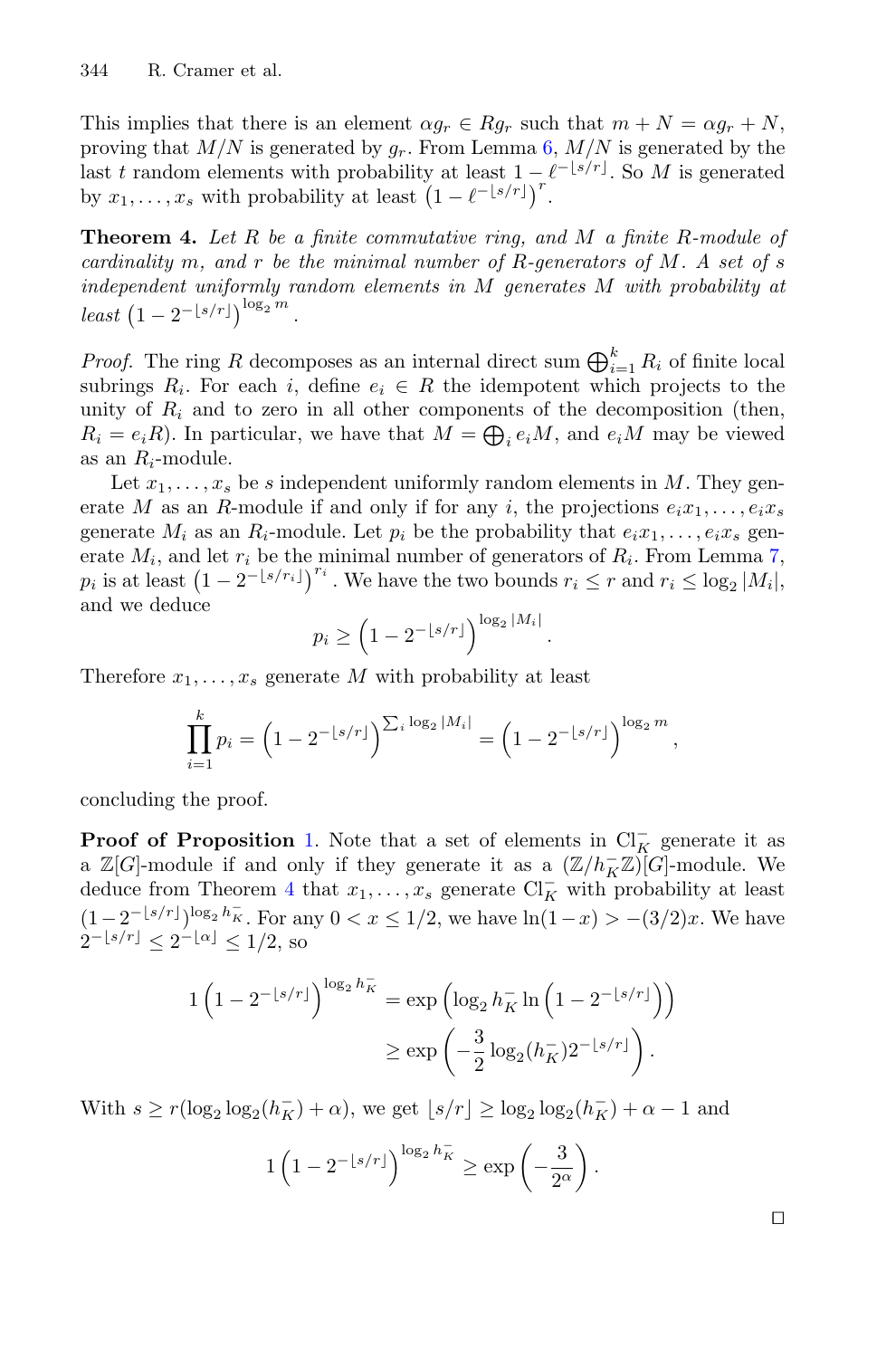### <span id="page-21-5"></span>**B Proof of Proposition [2](#page-11-0)**

Given the Theorem 1.1 of [\[BS16](#page-22-4)] the proof of this corollary is standard, and known as the linear-algebra step of index calculus methods.

The prime factorization  $\mathfrak{a} = \mathfrak{q}_1^{a_1} \dots \mathfrak{q}_k^{a_k}$  can be obtained in polynomial time in n,  $\log(\Delta_K)$  and  $\log(N\mathfrak{a})$ , by Shor's algorithm [\[Sho97](#page-23-19), EH10]. Let  $\mathfrak{C} = \mathfrak{B} \cup$  $\{q_1, \ldots, q_k\}$ , and one can assume without loss of generality that this union is disjoint. Let  $r = n_1+n_2-1$ , where  $n_1$  is the number of real embeddings of K, and  $n_2$  is the number of pairs of complex embeddings. Consider the homomorphism

$$
\psi: \mathbb{Z}^{\mathfrak{B}} \times \mathbb{Z}^k \longrightarrow \mathrm{Cl}_K: ((e_{\mathfrak{p}})_{\mathfrak{p} \in \mathfrak{B}}, (f_1, \ldots, f_k)) \longmapsto \left[\prod_{\mathfrak{p} \in \mathfrak{B}} \mathfrak{p}^{e_{\mathfrak{p}}}\right] \cdot \left[\prod_{i=1}^d \mathfrak{q}_i^{f_i}\right].
$$

As described in [\[BS16,](#page-22-4) Sect. [4\]](#page-11-2), solving the  $\mathfrak{C}\text{-}$ unit problem provides a generating set of size  $c = r + |\mathfrak{B}| + k$  for the kernel L of  $\psi$ . From [\[BS16](#page-22-4), Theorem 1.1] such a generating set  $\{v_i\}_{i=1}^c$  can be found by a quantum algorithm in time polynomial in n, max $_{\mathfrak{p}\in\mathfrak{C}}\{\log(N\mathfrak{p})\}$ ,  $\log(d_K)$  and  $|\mathfrak{C}| = O(|\mathfrak{B}| + \log(N\mathfrak{a}))$ . For each *i*, write  $\mathbf{v}_i = ((w_{i,\mathfrak{p}})_{\mathfrak{p} \in \mathfrak{B}}, (v_{i,1},\ldots,v_{i,k}))$ . Since  $[\mathfrak{a}] \in H$  and  $\mathfrak{B}$  generates H, the system of equations  $\{\sum_{j=1}^{c} x_j v_{j,i} = a_i\}_{i=1}^k$  has a solution  $\mathbf{x} \in \mathbb{Z}^c$  which can be computed in polynomial time. We obtain

$$
0 = \psi\left(\sum_{i=1}^c x_i \mathbf{v}_i\right) = \left[\prod_{\mathfrak{p} \in \mathfrak{B}} \mathfrak{p}^{\sum_j x_j w_{j,\mathfrak{p}}}\right] \cdot \left[\prod_{i=1}^d \mathfrak{q}_i^{\sum_j x_j v_{j,i}}\right] = \left[\prod_{\mathfrak{p} \in \mathfrak{B}} \mathfrak{p}^{\sum_j x_j w_{j,\mathfrak{p}}}\right] \cdot [\mathfrak{a}].
$$

Then, the output of ClDL<sub>2</sub><sup>B</sup> is  $\mathbf{y} = \left(-\sum_j x_j w_{j,\mathfrak{p}}\right)$ p∈B .

### <span id="page-21-0"></span>**References**

- [Ajt99] Ajtai, M.: Generating hard instances of the short basis problem. In: Wiedermann, J., Emde Boas, P., Nielsen, M. (eds.) ICALP 1999. LNCS, vol. 1644, pp. 1–9. Springer, Heidelberg (1999). doi[:10.1007/3-540-48523-6](http://dx.doi.org/10.1007/3-540-48523-6_1) 1
- [Bac90] Bach, E.: Explicit bounds for primality testing and related problems. Math. Comput. **55**(191), 355–380 (1990)
- <span id="page-21-4"></span><span id="page-21-3"></span><span id="page-21-2"></span><span id="page-21-1"></span>[BCLvV16] Bernstein, D.J., Chuengsatiansup, C., Lange, T., van Vredendaal, C.: NTRU prime. Cryptology ePrint Archive, Report 2016/461 (2016). [http://](http://eprint.iacr.org/2016/461) [eprint.iacr.org/2016/461](http://eprint.iacr.org/2016/461)
	- [BEF+17] Biasse, J.-F., Espitau, T., Fouque, P.-A., G´elin, A., Kirchner, P.: Computing generator in cyclotomic integer rings, a subfield algorithm for the principal ideal problem in  $L(1/2)$  and application to cryptanalysis of a FHE scheme. In: Coron, J.-S., Nielsen, J.B. (eds.) EUROCRYPT 2017. LNCS, vol. 10210, pp. 60–88. Springer, Cham (2017)
		- [BF14] Biasse, J.-F., Fieker, C.: Subexponential class group and unit group computation in large degree number fields. LMS J. Comput. Math. **17**(suppl. A), 385–403 (2014)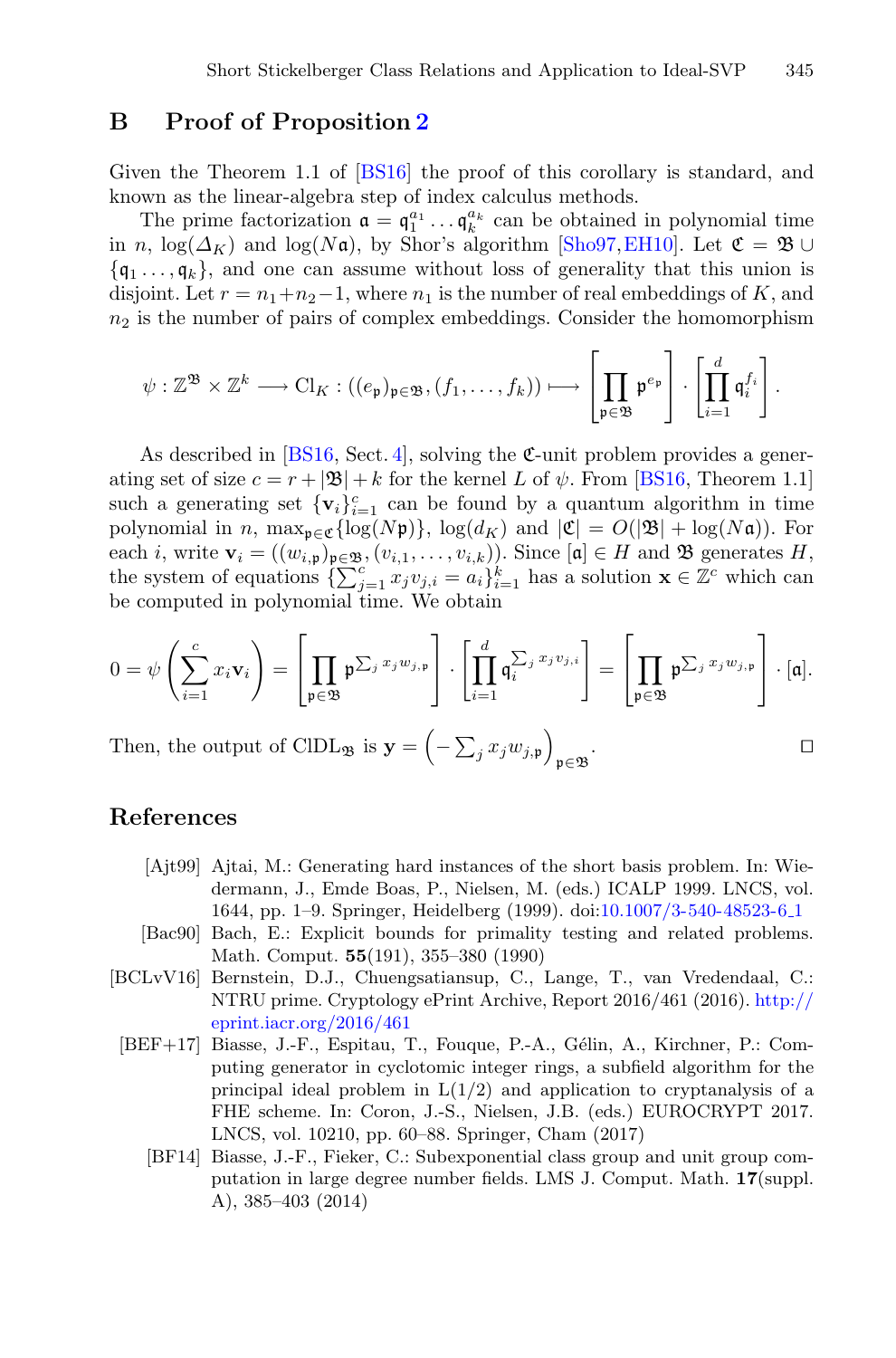- <span id="page-22-11"></span><span id="page-22-4"></span>[BPR04] Buhler, J., Pomerance, C., Robertson, L.: Heuristics for class numbers of prime-power real cyclotomic fields. In: High Primes and Misdemeanours: Lectures in Honour of the 60th Birthday of Hugh Cowie Williams, Fields Institute Communications, pp. 149–157. American Mathematical Society (2004)
	- [BS16] Biasse, J.-F., Song, F.: Efficient quantum algorithms for computing class groups and solving the principal ideal problem in arbitrary degree number fields. In: Proceedings of the Twenty-Seventh Annual ACM-SIAM Symposium on Discrete Algorithms, pp. 893–902. SIAM (2016)
	- [BV11] Brakerski, Z., Vaikuntanathan, V.: Fully homomorphic encryption from ring-LWE and security for key dependent messages. In: Rogaway, P. (ed.) CRYPTO 2011. LNCS, vol. 6841, pp. 505–524. Springer, Heidelberg (2011). doi[:10.1007/978-3-642-22792-9](http://dx.doi.org/10.1007/978-3-642-22792-9_29) 29
- <span id="page-22-8"></span><span id="page-22-7"></span><span id="page-22-6"></span><span id="page-22-1"></span>[CDPR16] Cramer, R., Ducas, L., Peikert, C., Regev, O.: Recovering short generators of principal ideals in cyclotomic rings. In: Fischlin, M., Coron, J.-S. (eds.) EUROCRYPT 2016. LNCS, vol. 9666, pp. 559–585. Springer, Heidelberg (2016). doi[:10.1007/978-3-662-49896-5](http://dx.doi.org/10.1007/978-3-662-49896-5_20) 20
	- [CGS14] Campbell, P., Groves, M., Shepherd, D.: Soliloquy: a cautionary tale. ETSI 2nd Quantum-Safe Crypto Workshop (2014). [http://docbox.etsi.](http://docbox.etsi.org/Workshop/2014/201410_CRYPTO/S07_Systems_and_Attacks/S07_Groves_Annex.pdf) [org/Workshop/2014/201410](http://docbox.etsi.org/Workshop/2014/201410_CRYPTO/S07_Systems_and_Attacks/S07_Groves_Annex.pdf) CRYPTO/S07 Systems and Attacks/S07 Groves [Annex.pdf](http://docbox.etsi.org/Workshop/2014/201410_CRYPTO/S07_Systems_and_Attacks/S07_Groves_Annex.pdf)
	- [DM15] Ducas, L., Micciancio, D.: FHEW: bootstrapping homomorphic encryption in less than a second. In: Oswald, E., Fischlin, M. (eds.) EUROCRYPT 2015. LNCS, vol. 9056, pp. 617–640. Springer, Heidelberg (2015). doi[:10.](http://dx.doi.org/10.1007/978-3-662-46800-5_24) [1007/978-3-662-46800-5](http://dx.doi.org/10.1007/978-3-662-46800-5_24) 24
	- [EH10] Eisenträger, K., Hallgren, S.: Algorithms for ray class groups and hilbert class fields. In: Proceedings of the Twenty-first Annual ACM-SIAM Symposium on Discrete Algorithms, SODA 2010, pp. 471–483. Society for Industrial and Applied Mathematics, Philadelphia, PA, USA (2010). ISBN 978-0-898716-98-6
- <span id="page-22-12"></span><span id="page-22-3"></span>[EHKS14] Eisenträger, K., Hallgren, S., Kitaev, A., Song, F.: A quantum algorithm for computing the unit group of an arbitrary degree number field. In: STOC, pp. 293–302. ACM (2014)
- <span id="page-22-9"></span><span id="page-22-2"></span>[GGH13] Garg, S., Gentry, C., Halevi, S.: Candidate multilinear maps from ideal lattices. In: Johansson, T., Nguyen, P.Q. (eds.) EUROCRYPT 2013. LNCS, vol. 7881, pp. 1–17. Springer, Heidelberg (2013). doi[:10.1007/](http://dx.doi.org/10.1007/978-3-642-38348-9_1) [978-3-642-38348-9](http://dx.doi.org/10.1007/978-3-642-38348-9_1) 1
	- [GN08] Gama, N., Nguyen, P.Q.: Finding short lattice vectors within mordell's inequality. In: Proceedings of the Fortieth Annual ACM Symposium on Theory of Computing, pp. 207–216. ACM (2008)
	- [GS02] Gentry, C., Szydlo, M.: Cryptanalysis of the revised NTRU signature scheme. In: Knudsen, L.R. (ed.) EUROCRYPT 2002. LNCS, vol. 2332, pp. 299–320. Springer, Heidelberg (2002). doi[:10.1007/3-540-46035-7](http://dx.doi.org/10.1007/3-540-46035-7_20) 20
- <span id="page-22-5"></span><span id="page-22-0"></span>[HPS98] Hoffstein, J., Pipher, J., Silverman, J.H.: NTRU: a ring-based public key cryptosystem. In: Buhler, J.P. (ed.) ANTS 1998. LNCS, vol. 1423, pp. 267–288. Springer, Heidelberg (1998). doi[:10.1007/BFb0054868](http://dx.doi.org/10.1007/BFb0054868)
- <span id="page-22-10"></span>[JMV09] Jao, D., Miller, S.D., Venkatesan, R.: Expander graphs based on GRH with an application to elliptic curve cryptography. J. Number Theory **129**(6), 1491–1504 (2009). [http://dx.doi.org/10.1016/j.jnt.2008.11.](http://dx.doi.org/10.1016/j.jnt.2008.11.006) [006.](http://dx.doi.org/10.1016/j.jnt.2008.11.006) ISSN 0022–314X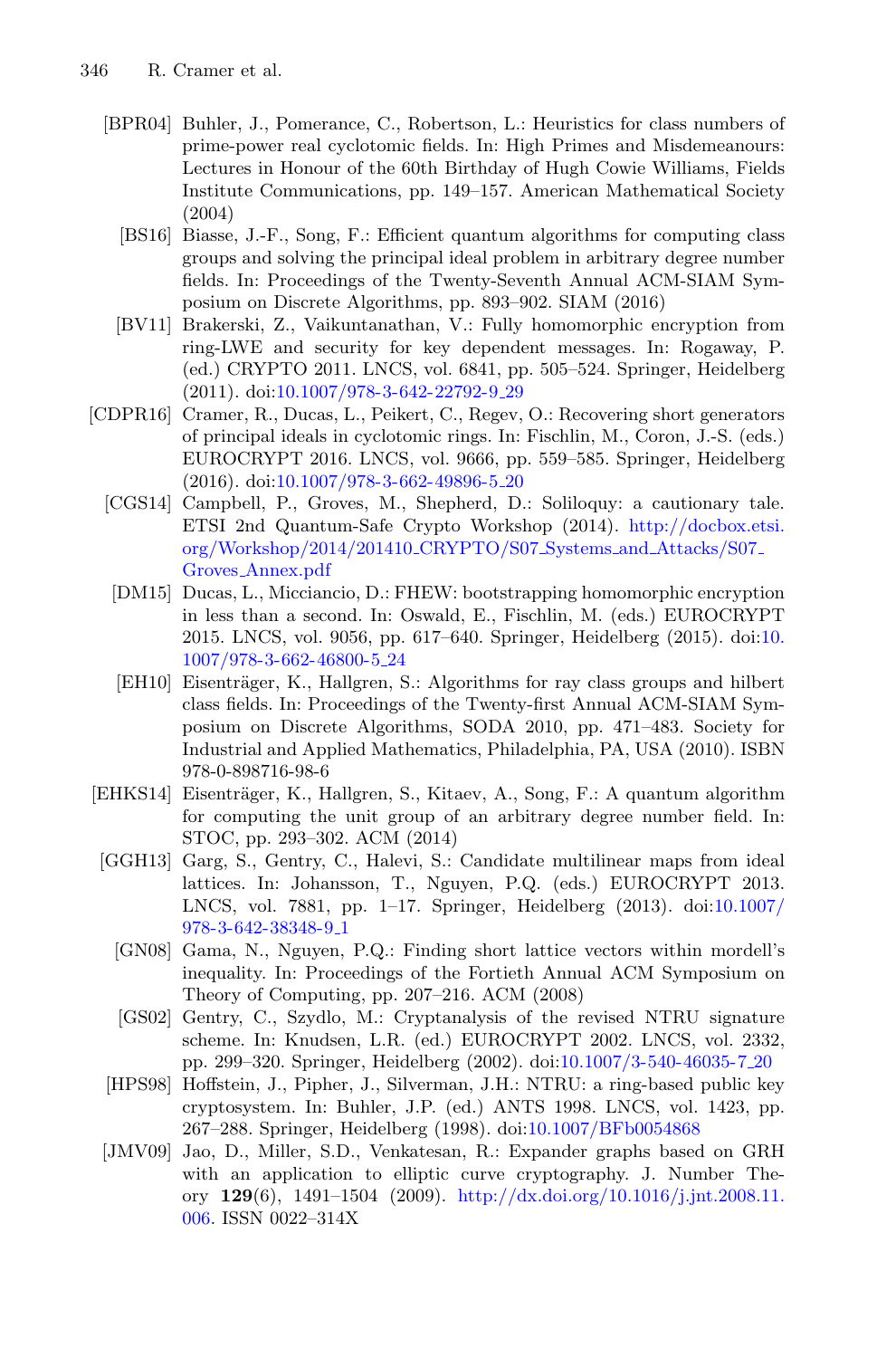- <span id="page-23-15"></span>[JW15] Jetchev, D., Wesolowski, B.: On graphs of isogenies of principally polarizable abelian surfaces and the discrete logarithm problem. CoRR, abs/1506.00522 (2015)
- <span id="page-23-14"></span>[KF16] Kirchner, P., Fouque, P.-A.: Comparison between subfield and straightforward attacks on NTRU. Cryptology ePrint Archive, Report 2016/717 (2016). <http://eprint.iacr.org/2016/717>
- <span id="page-23-12"></span>[Len75] Lenstra Jr., H.W.: Euclid's algorithm in cyclotomic fields. J. Lond. Math. Soc **10**, 457–465 (1975)
- <span id="page-23-10"></span>[LLL82] Lenstra, A.K., Lenstra, H.W., Lovász, L.: Factoring polynomials with rational coefficients. Math. Ann. **261**(4), 515–534 (1982)
- [LM06] Lyubashevsky, V., Micciancio, D.: Generalized compact knapsacks are collision resistant. ICALP **2**, 144–155 (2006)
- <span id="page-23-4"></span><span id="page-23-2"></span>[LPR10] Lyubashevsky, V., Peikert, C., Regev, O.: On ideal lattices, learning with errors over rings. J. ACM **60**(6), 43:1–43:35 (2013). Preliminary version in Eurocrypt 2010
	- [LS15] Langlois, A., Stehlé, D.: Worst-case to average-case reductions for module lattices. Des. Codes Cryptogr. **75**(3), 565–599 (2015)
- <span id="page-23-13"></span><span id="page-23-5"></span>[LSS14] Langlois, A., Stehlé, D., Steinfeld, R.: GGHLite: more efficient multilinear maps from ideal lattices. In: Nguyen, P.Q., Oswald, E. (eds.) EURO-CRYPT 2014. LNCS, vol. 8441, pp. 239–256. Springer, Heidelberg (2014). doi[:10.1007/978-3-642-55220-5](http://dx.doi.org/10.1007/978-3-642-55220-5_14) 14
- <span id="page-23-1"></span>[Mic02] Micciancio, D.: Generalized compact knapsacks, cyclic lattices, and efficient one-way functions. Comput. Complex. **16**(4), 365–411 (2007). Preliminary version in FOCS 2002
- <span id="page-23-18"></span>[Mil15] Miller, J.C.: Real cyclotomic fields of prime conductor and their class numbers. Math. Comp. **84**(295), 2459–2469 (2015)
- <span id="page-23-11"></span>[Nap96] Napias, H.: A generalization of the LLL-algorithm over euclidean rings or orders. J. Th´eor. nombres Bordx. **8**(2), 387–396 (1996)
- <span id="page-23-3"></span>[PR06] Peikert, C., Rosen, A.: Efficient collision-resistant hashing from worst-case assumptions on cyclic lattices. In: Halevi, S., Rabin, T. (eds.) TCC 2006. LNCS, vol. 3876, pp. 145–166. Springer, Heidelberg (2006). doi[:10.1007/](http://dx.doi.org/10.1007/11681878_8) [11681878](http://dx.doi.org/10.1007/11681878_8)<sub>-8</sub>
- <span id="page-23-0"></span>[Reg05] Regev, O.: On lattices, learning with errors, random linear codes, and cryptography. J. ACM **56**(6), 1–40 (2009). Preliminary version in STOC 2005
- <span id="page-23-8"></span>[Sch87] Schnorr, C.-P.: A hierarchy of polynomial time lattice basis reduction algorithms. Theor. Comput. Sci. **53**, 201–224 (1987)
- <span id="page-23-16"></span>[Sch89] Schoof, R.: The Structure of the Minus Class Groups of Abelian Number Fields. Rijksuniversiteit Utrecht, Mathematisch Instituut, Netherlands (1989)
- <span id="page-23-9"></span>[Sch98] Schoof, R.: Minus class groups of the fields of the  $\ell$ -th roots of unity. Math. Comput. Am. Math. Soc. **67**(223), 1225–1245 (1998)
- <span id="page-23-17"></span>[Sch03] Schoof, R.: Class numbers of real cyclotomic fields of prime conductor. Math. Comput. **72**(242), 913–937 (2003)
- <span id="page-23-7"></span>[Sch10] Schoof, R.: Catalan's Conjecture. Springer Science and Business Media, New York (2010)
- <span id="page-23-6"></span>[Sch15] Schank, J.: LogCvp, pari implementation of CVP in LogZ[ $\zeta_{2^n}$ ]\* (2015). <https://github.com/jschanck-si/logcvp>
- <span id="page-23-19"></span>[Sho97] Shor, P.W.: Polynomial-time algorithms for prime factorization and discrete logarithms on a quantum computer. SIAM J. Comput. **26**(5), 1484– 1509 (1997). doi[:10.1137/S0097539795293172.](http://dx.doi.org/10.1137/S0097539795293172) ISSN 0097–5397